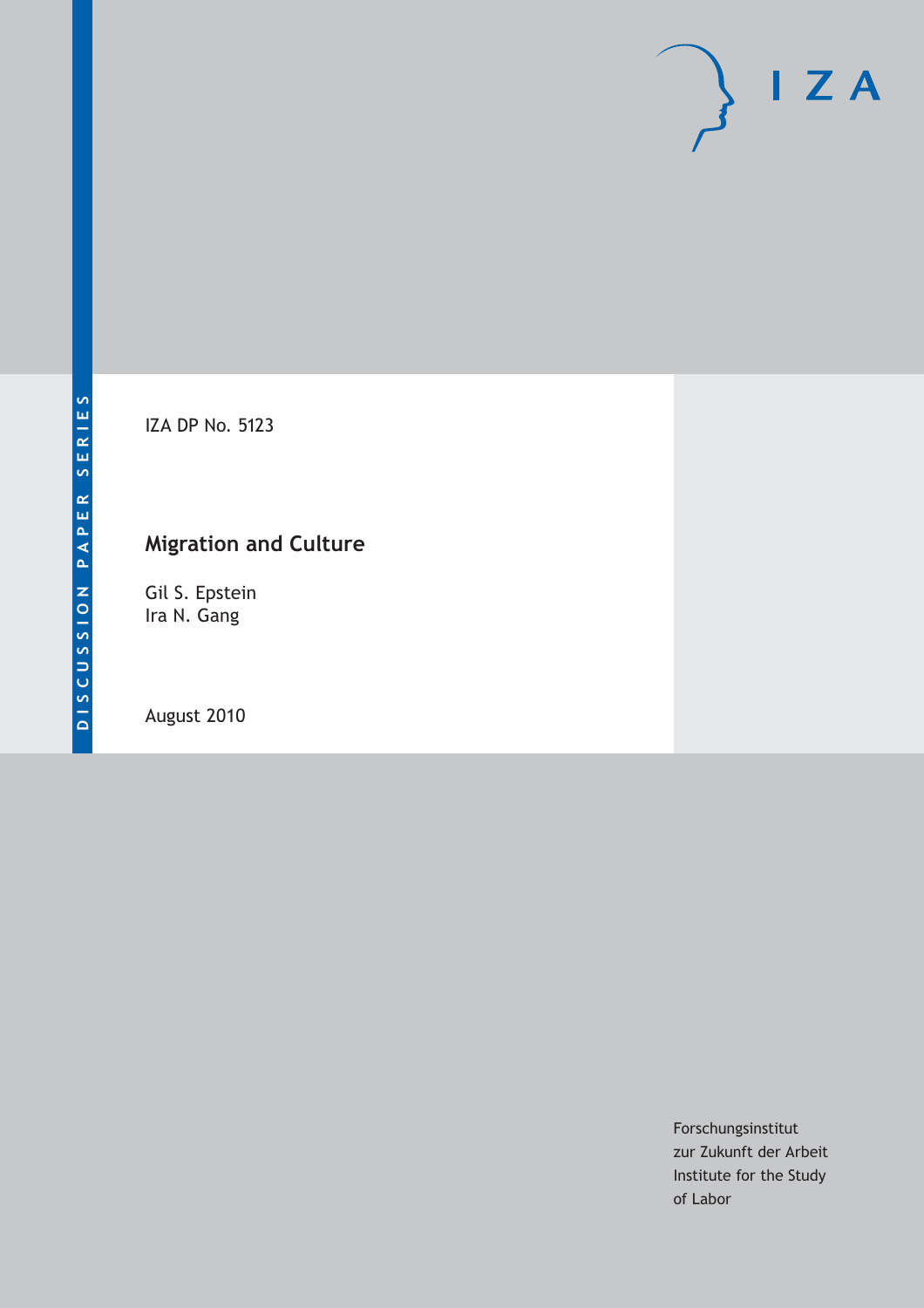# **Migration and Culture**

## **Gil S. Epstein**

*Bar Ilan University, CReAM, Ld'A and IZA* 

### **Ira N. Gang**

*Rutgers University, CReAM and IZA* 

Discussion Paper No. 5123 August 2010

IZA

P.O. Box 7240 53072 Bonn Germany

Phone: +49-228-3894-0 Fax: +49-228-3894-180 E-mail: iza@iza.org

Any opinions expressed here are those of the author(s) and not those of IZA. Research published in this series may include views on policy, but the institute itself takes no institutional policy positions.

The Institute for the Study of Labor (IZA) in Bonn is a local and virtual international research center and a place of communication between science, politics and business. IZA is an independent nonprofit organization supported by Deutsche Post Foundation. The center is associated with the University of Bonn and offers a stimulating research environment through its international network, workshops and conferences, data service, project support, research visits and doctoral program. IZA engages in (i) original and internationally competitive research in all fields of labor economics, (ii) development of policy concepts, and (iii) dissemination of research results and concepts to the interested public.

IZA Discussion Papers often represent preliminary work and are circulated to encourage discussion. Citation of such a paper should account for its provisional character. A revised version may be available directly from the author.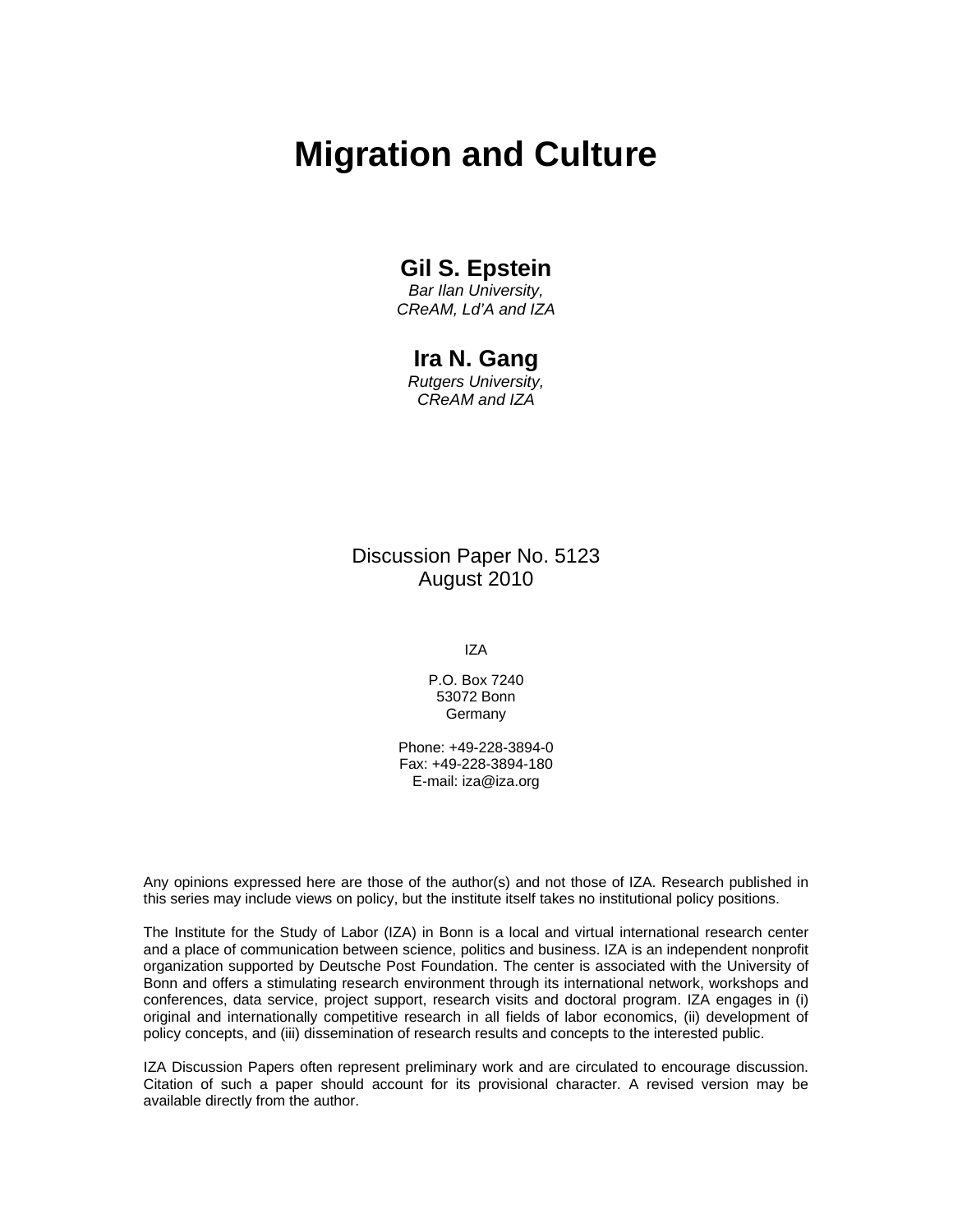IZA Discussion Paper No. 5123 August 2010

## **ABSTRACT**

## **Migration and Culture\***

Culture is not new to the study of migration. It has lurked beneath the surface for some time, occasionally protruding openly into the discussion, usually under some pseudonym. The authors bring culture into the open. They are concerned with how culture manifests itself in the migration process for three groups of actors: the migrants, those remaining in the sending areas, and people already living in the recipient locations. The topics vary widely. What unites the authors is an understanding that though actors behave differently, within a group there are economically important shared beliefs (customs, values, attitudes, etc.), which we commonly refer to as culture. Culture and identify play a central role in our understanding of migration as an economic phenomenon; but what about them matters? Properly, we should be looking at the determinants of identity and the determinants of culture (prices and incomes, broadly defined). But this is not what is done. Usually identity and culture appear in economics articles as a black box. Here we try to begin to break open the black box.

JEL Classification: R23, O15, F22

Keywords: migration, culture

Corresponding author:

-

Gil S. Epstein Department of Economics Bar-Ilan University 52900 Ramat-Gan Israel E-mail: epsteig@mail.biu.ac.il

<sup>\*</sup> Financial support from the Adar Foundation of the Economics Department of Bar-Ilan University is gratefully acknowledged.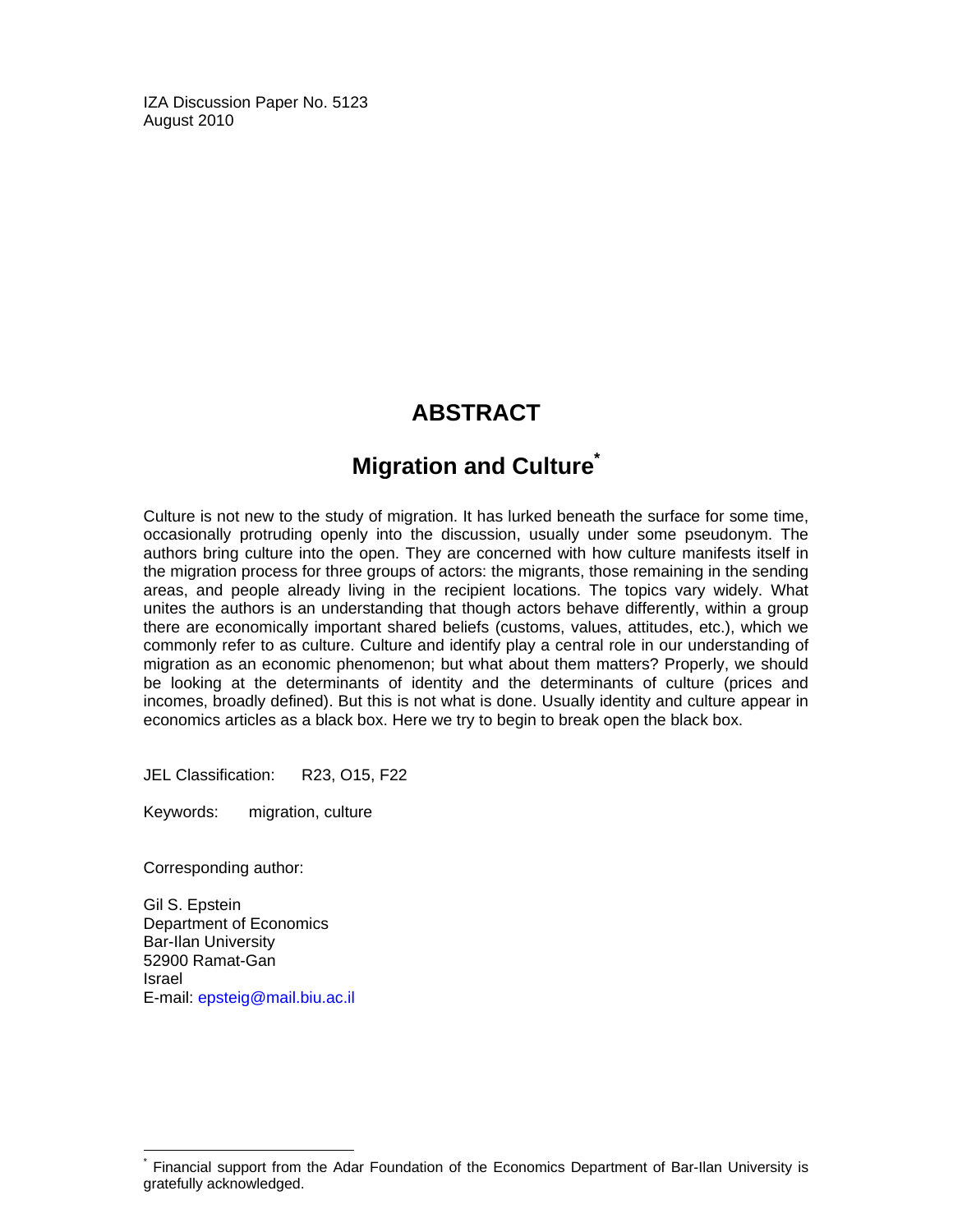### **Migration and Culture** 2

Culture is not new to the study of migration. It has lurked beneath the surface for some time, occasionally protruding openly into the discussion, usually under some pseudonym. The authors bring culture into the open. They are concerned with how culture manifests itself in the migration process for three groups of actors: the migrants, those remaining in the sending areas, and people already living in the recipient locations. The topics vary widely. What unites the authors is an understanding that though actors behave differently, within a group there are economically important shared beliefs (customs, values, attitudes, etc.), which we commonly refer to as culture. Culture and identify play a central role in our understanding of migration as an economic phenomenon; but what about them matters? Properly, we should be looking at the determinants of identity and the determinants of culture (prices and incomes, broadly defined). But this is not what is done. Usually identity and culture appear in economics articles as a black box. Here we try to begin to break open the black box.

Migrants are quite diverse. The here is on the distinctions in culture among migrants, the families they left behind, and the local population in the migration destination. The new interactions directly affect all three groups. Assimilation is one result; separation is also a possibility. Location choice, workplace interaction, enclave size, the opportunity for the migrant obtaining credit in their new country, the local population's reaction to migrants, the political culture of the migrants and local population, links to the country-of-origin, and the economic state of the host country, all contribute to the classic conflict between assimilation and separation. Papers examining the working of the assimilation process on the migrants themselves, on the local population, on the families left at the home country and others can be divided into five non-exclusive areas: 1. Enclaves and Location Choice; 2. Production, Earnings and Competition; 3. Assimilation Struggles; 4. Family Issues and the Effects of Remittances; 5. Selection, Attitudes and Public Policy.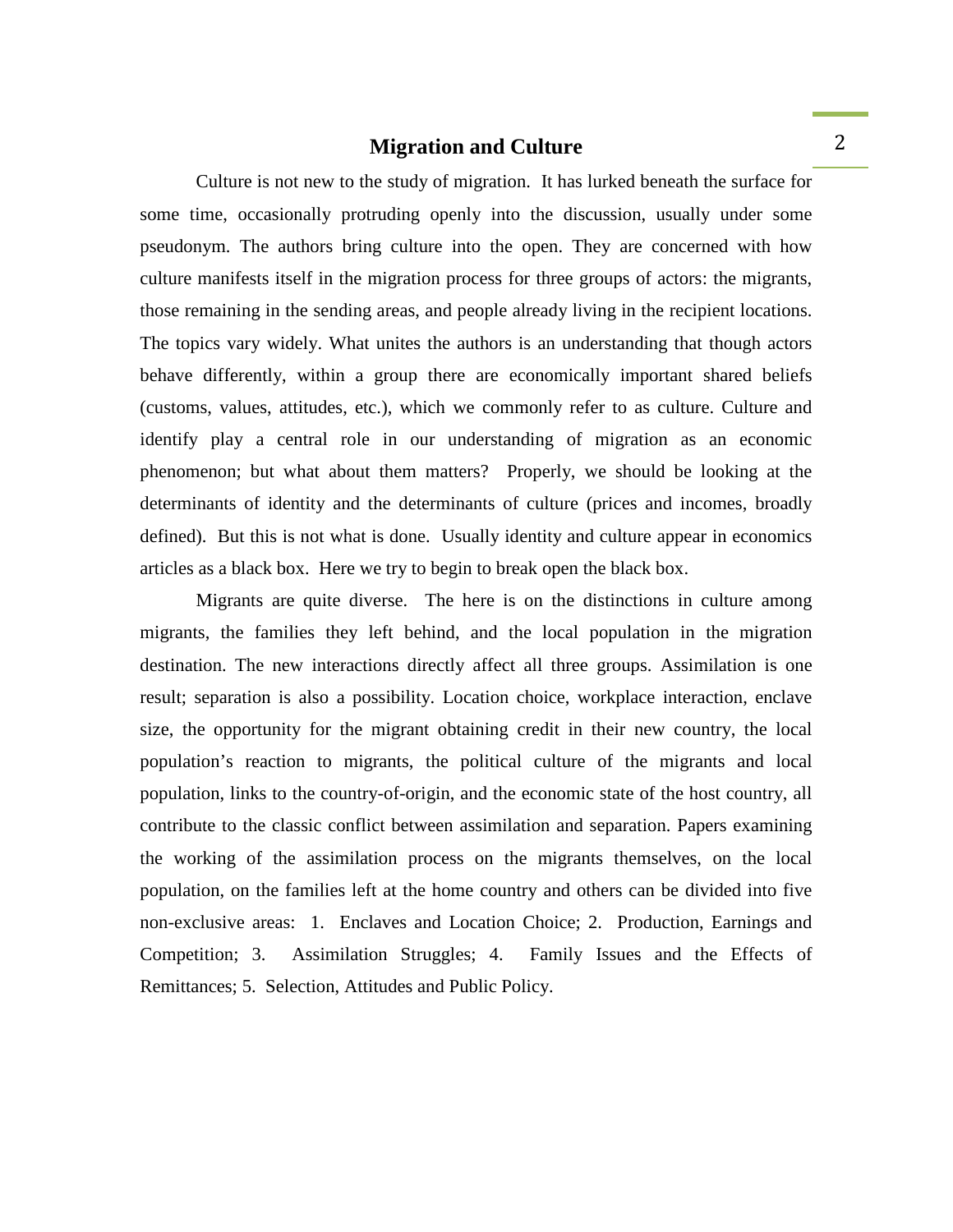#### **1. Enclaves and Location Choice**

A characteristic of international migration is the clustering of immigrants in ethnic communities. Prominent examples are the concentration of Turks in Germany, Tamils in Switzerland, Moroccans in the Netherlands and Belgium, Italians in Argentina, Greeks in Australia, and Ukrainians in Canada. Clustering may be very narrow, such as when immigrants from a town or region are concentrated in a specific foreign town or region. For example, Macedonians from Skopje have come to make up a notable part of the population of Gothenburg, Sweden. In the United States, noticeable clusters of Mexican immigrants exist in California, Texas, Florida and Chicago. Three-fourths of migrants from Guanajuato, the Mexican state with the highest emigration rate to the U.S., go to California or Texas.

The prevailing explanation for immigrant clusters is the existence of beneficial network externalities when previous immigrants provide shelter and work, assistance in obtaining credit, and/or generally reduce the stress of relocating to a foreign culture (see Gottlieb, 1987, Grossman, 1989, Marks, 1989, Church and King, 1993, Carrington, Detragiache, and Vishwanath, 1996, Chiswick and Miller, 1996, Munshi, 2003). Ethnic networks, however, might also be associated with negative externalities. Disadvantageous network externalities may arise if immigration is subject to adverse selection, or if increases in immigrant concentration increases competition for jobs and lowers immigrants' wages. Under certain conditions the tendency to cluster may lower incentives to learn the language of the host country, which in turn may "trap" migrants in poverty (Bauer, Epstein and Gang, 2009). These negative network externalities limit the benefits immigrants can obtain from clustering.

A growing literature investigates the determinants of location choice by immigrants. The first significant study on this, Bartel (1989), finds that post-1964 migrants to the U.S. tend to locate in cities with a high concentration of immigrants of similar ethnicity. She further shows that highly skilled migrants are less geographically concentrated and rely less on the location of fellow compatriots. Similarly, Jaeger (2007), who differentiates between immigrants of different admission statuses, finds that immigrants tend to locate where former immigrants of the same ethnicity are concentrated.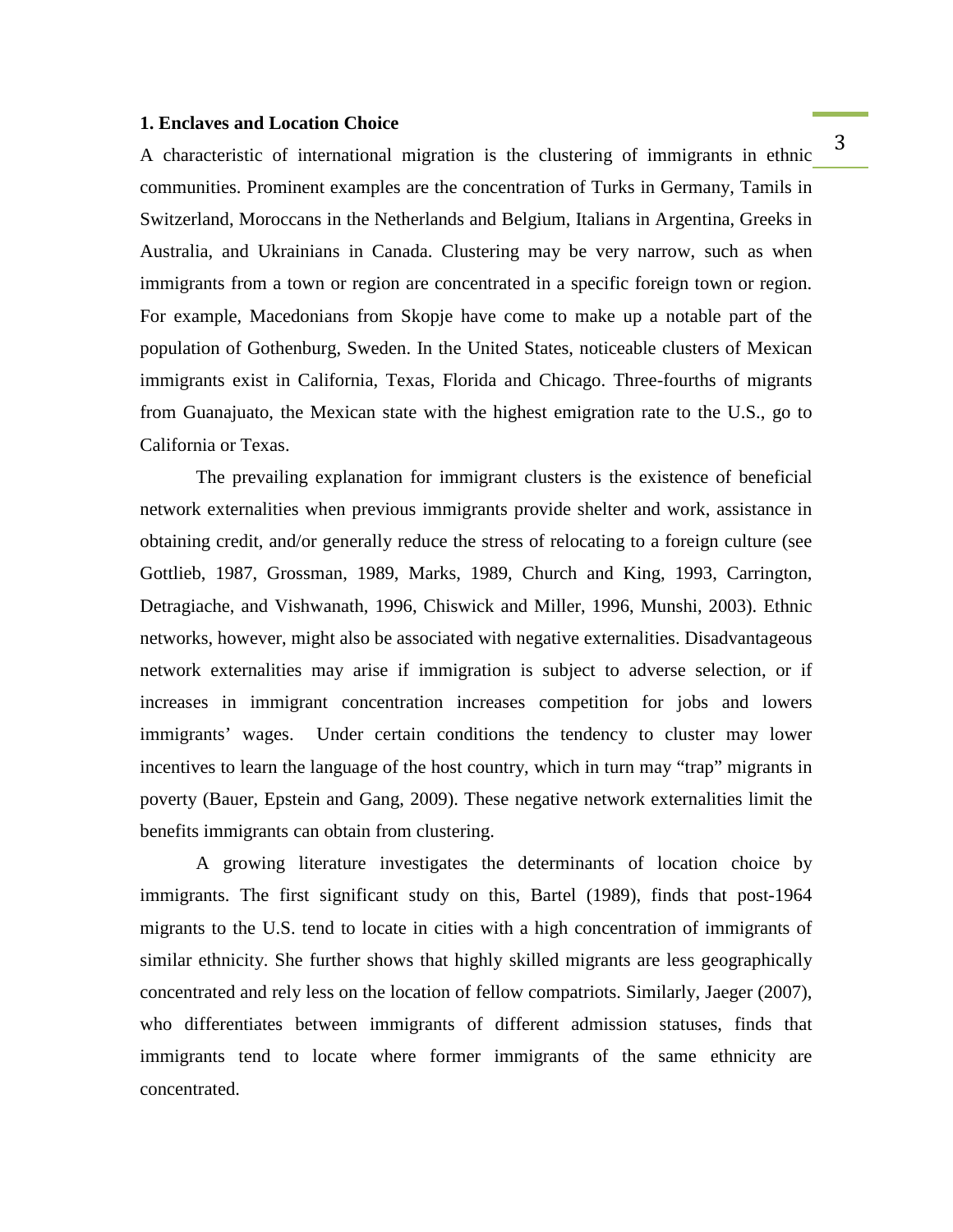Migration enclaves may be naturally limited in size. Migrants often choose to live together in enclaves, and to carry out a relatively large share of their transactions with other parties of the same enclaves – people who share a language, origin, history. Such an enclave gives the migrants a clear benefit, particularly if they are more likely to encounter a cooperative environment in such a setting. However, enclaves can feed xenophobia and make natives hostile towards the migrants. Such hostility can be expected to increase as the minority grows in size. This mitigates the benefit from the enclave, as the hostility harms the migrants. Thus, we expect to see numerous enclaves of migrants spread throughout the receiving country rather than concentrated in a single location (Weiss and Rapoport 2003).

Migrant and local populations interact. Each can invest in activities promoting or hindering assimilation. Migrants may want to assimilate, or they may want to hold onto their cultural identities. The local population may be welcoming or not. A major site for these interactions is within the firm – the proverbial "shop floor." As with enclaves, here also the size of the groups is important.

Migrants consider several factors in making their decisions about where to move, including the clustering of compatriots and similar folk in various localities. Ties of kinship, friendship, and village, link migrants, former migrants, and non-migrants in the home and host country. Stock factors measure the degree to which migrants may view a location as (ethnically) hospitable and the availability of information about specific locations. Stock factors may have an ethnic goods component and include village migration history. Flow factors measure the tendency of migrants to follow the paths of very recent migrants from their own villages.

These factors offer different information to a potential migrant. The ethnic goods component sends signals to the migrant about the possibility of living in a culturally similar environment, i.e., speaking his native language, listening to his music, reading his own newspapers, and eating ethnic food. The ethnic goods factor reduces the monetary and psychic costs of migrating. The village migration history component largely captures information about the host region received in the home village. This includes, for example, information on the labor and housing market, and information on specific employers in a region. In addition, the migrant may be able to count on contacts in a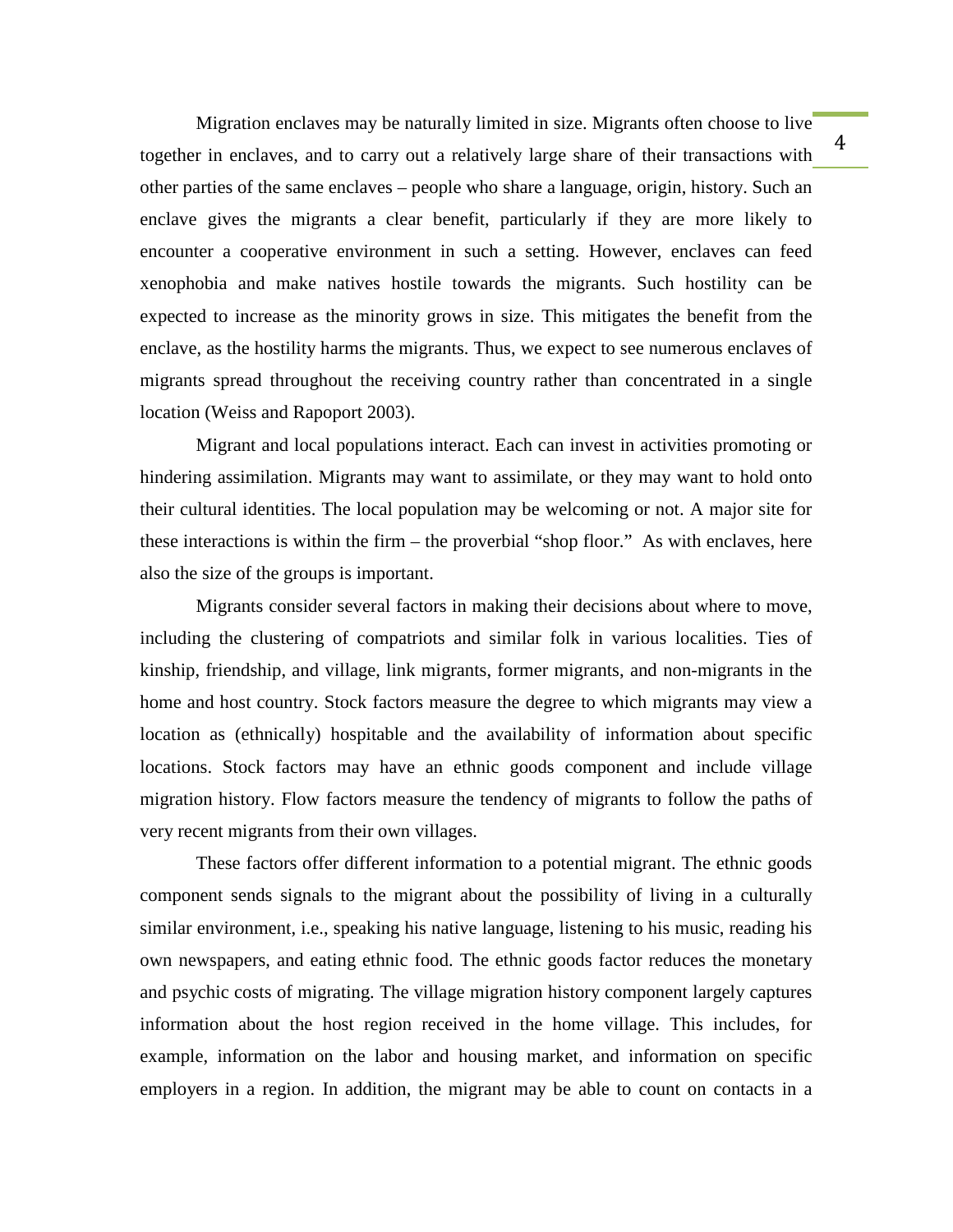specific location established by former migrants from the same village. This factor reflects the probability of receiving help from compatriots. The flow factor represents potential herd behavior by migrants, a sort of "peer emulation effect." Following the argument by Epstein (2010), migrants may choose a location on the supposition that recent migrants had information that he does not have.

Until the appearance of the paper by Polachek and Horvath (1977) much of migration theory treated migration as an individual investment decision. Family members other than the household head are not always explicitly considered. However, other members are clearly influential in migration decisions. Polachek and Horvath (1977) established the foundations for models of location choice that take into consideration all the different type of considerations. They do so by adopting a life cycle approach used in human capital theories of earnings accumulation, accounting for household considerations in both a general theoretical and empirical model. More importantly, migration is analyzed within a nonstochastic framework and remigration is endogenously explained. Bauer, Epstein and Gang (2009) examine the determinants of a current migrant's location choice emphasizing the relative importance and interaction of migrant stocks and flows. They show that both stocks and flow have significant impacts on the migrant's decision of where to locate. The significance and size of the effects vary according to legal status and whether the migrant is a "new" or a "repeat" migrant

 A different aspect of locational outcomes considers how extensive is polarization based on wages and other economic indicators. Deutsch (2010) takes a multidimensional approach to the measurement of well-being, checks whether there has been a change in the degree of (group) polarization in the distribution of well-being in Israel. Deutsch (2010) shows how it is possible to decompose by population subgroups the polarization index. This polarization index is related to the Gini index and its components so that previous results on the decomposition of the Gini index may be incorporated. Two main cases are examined, that of non-overlapping groups and that of overlapping groups. Using Israeli data he shows decreasing polarization from 1990-2004.

Polarization has many aspects; one is education. The payoff to schooling among the foreign born in the U.S. is only around one-half of the payoff for the native born. Chiswick and Miller (2010) examines whether this differential is related to the quality of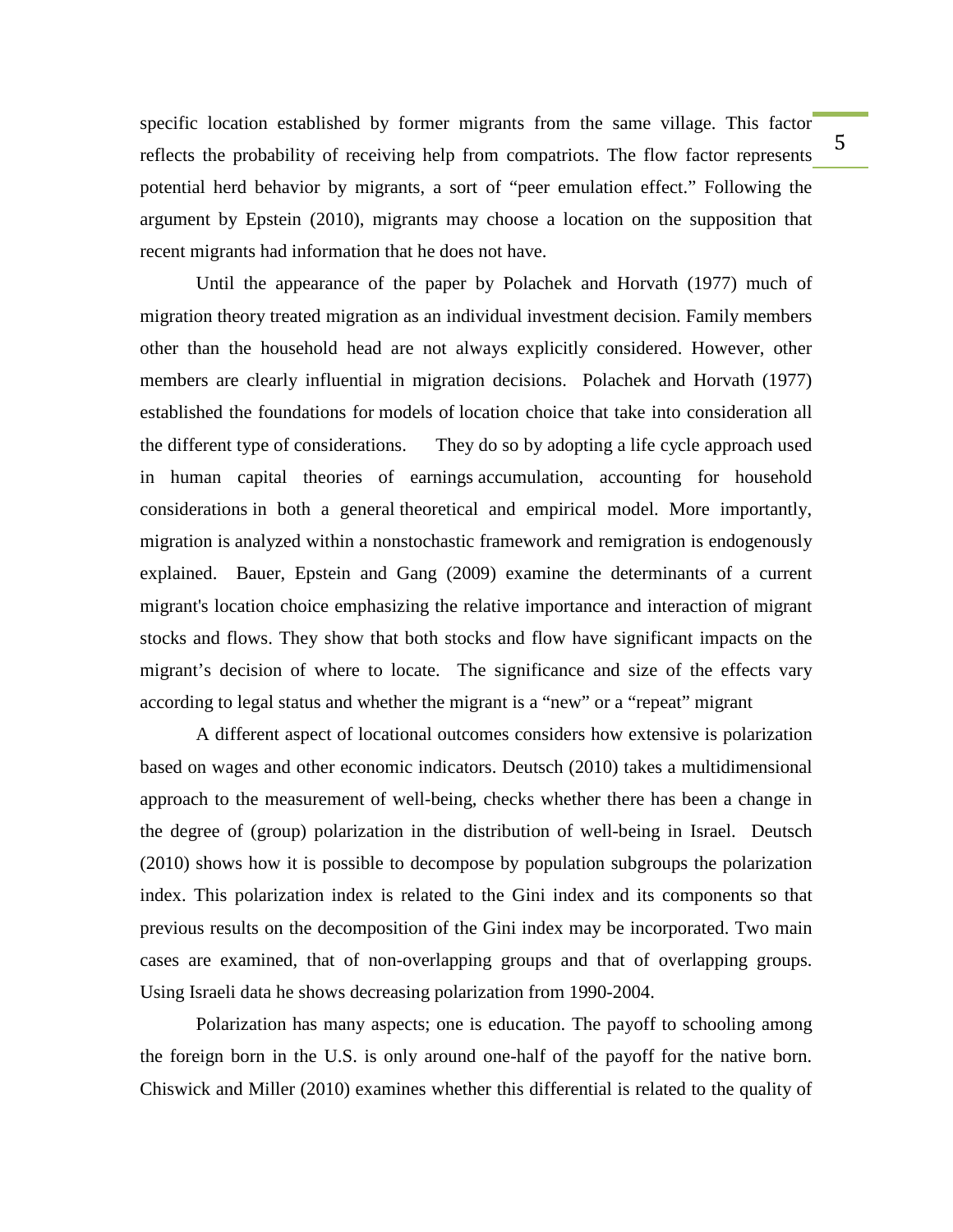the schooling immigrants acquired abroad. They use the Over-education/Required education/Under-education specification of the earnings equation to explore the transmission mechanism for the origin-country school quality effects. They also assess the empirical merits of two alternative measures of the quality of schooling undertaken abroad. Their results suggest that a higher quality of schooling acquired abroad is associated with a higher payoff to schooling among immigrants in the U.S. labor market. This higher payoff is associated with a higher payoff to correctly matched schooling in the U.S., and a greater (in absolute value) penalty associated with years of undereducation. A set of predictions is presented to assess the relative importance of these channels, and the over-education channel is shown to be the more influential factor. This channel is linked to greater positive selection in migration among those from countries with better quality school. In other words, it is the impact of origin country school quality on the immigrant selection process, rather than the quality of immigrants' schooling per se, that is the major driver of the lower payoff to schooling among immigrants in the U.S..

Another aspect of locational choice is migrant mobility. Policy-makers in OECD countries appear to be increasingly concerned about growing migration pressure from developing countries. At the same time, at least within Europe, they typically complain about the low level of internal labor mobility. Faini and Venturini (2010) try to shed light on the issues of both internal and external labor mobility. They investigate the link between development and migration and argue, on both theoretical and empirical grounds, that it is likely non-linear. More precisely, they find that, in a relatively poor sending country, an increase in income has a positive impact on the propensity to migrate, even if we control for the income differential with the receiving country, because the financial constraint of the poorest become less binding. Conversely, if the home country is relatively better off, an increase in income may be associated with a fall in the propensity to migrate even for an unchanged income differential. Econometric estimation for Southern Europe over the period 1962-1988 provides substantial support to this approach. They estimate first the level of income for which the financial constraint is no longer binding, around \$950, and then the level of income for which the propensity to migrate declines, which is around \$4300 in 1985 prices. They therefore predict a steady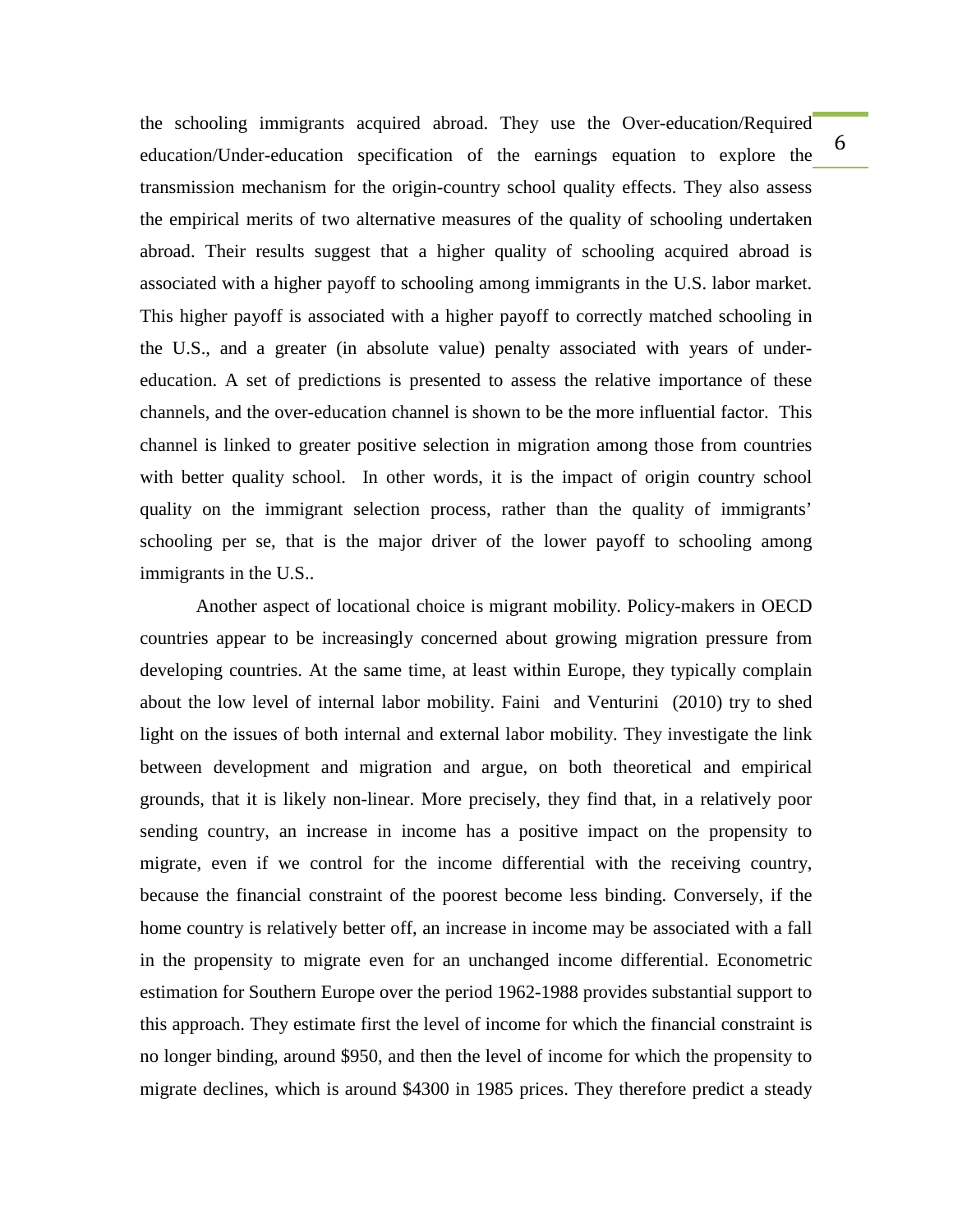Taking a broader view Kaushal and Kaestner (2010) study the correlates of immigrant location and migration choices to address the following questions: What location-specific, economic and demographic factors are associated with these choices? Does the influence of these factors differ by immigrant characteristics? What explains the observed increase in immigrant geographic dispersion during the 1990s? Their analysis suggests that: (1) there is significant heterogeneity in the correlates of immigrant location and migration choices; associations vary by immigrant birthplace, age, gender, education and duration of residence in the U.S.. (2) Economic factors are, for the most part, weakly associated with immigrant location decisions. (3) Immigrants appear to be more attracted to states with large (growing) populations; less attracted to states with a high proportion of other foreign-born persons; more attracted to states with high unionization, and less attracted to states with high crime. (4) The association between location-specific characteristics and immigrant location choices changed between 1990 and 2000 for some immigrant groups and this explains most of the increase in geographic dispersion during the nineties. In contrast, changes in location attributes and changes in immigrant composition explain relatively little of the increase in dispersion.

#### **2. Production, Earnings and Competition**

The analysis of immigrants' contributions to the economy has concentrated on immigrants' impact on native's employment and wages of (Baldwin-Grossman, 1982, Gang and Rivera-Batiz, 1994, Friedberg and Hunt, 1995, Borjas, 2003, Card, 2005, Ottaviano and Peri, 2008. Immigration affects relative supply of workers with different characteristics and effects workers differently depending on their characteristics. The debate has generally turned on the degree of substitutability or complementarity of immigrants and the native-born: if immigrants tend to cluster into jobs requiring mostly manual work and little education or experience, and the native-born hold jobs requiring higher levels of education and/or experience, how would increased immigration affect the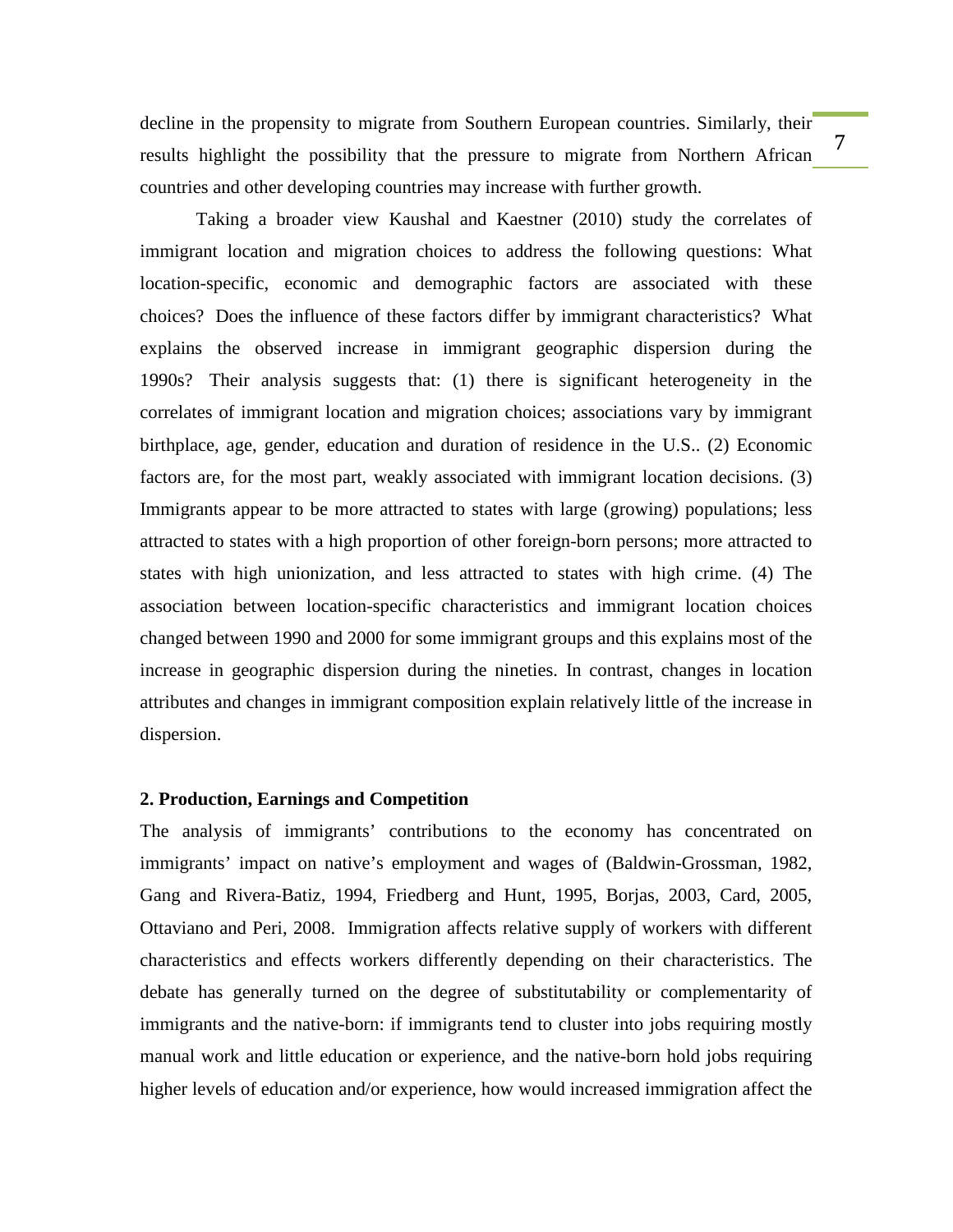wages of the native-born? The answer is, of course, directly related to whether lowskilled and highly-skilled labor are substitutes or complements. This is very nicely laid out in Bodvarsson and Van den Berg (2009). The papers in this section push beyond the scope of the received tradition.

 The classic confrontation between immigrants and the local population takes place in the labor market. While many papers deal with labor market concerns, the papers in this section tackle key issues head on, providing new insights to well-worn subject matter. For example, it is very clear that otherwise similar-looking immigrants and locals earn different amounts and have different jobs. The question is whether these differences constitute discrimination, or is something else going on. If it is discrimination, what is at the root of it? In part, immigrant earnings are the outcome of the friction between the migrants and the local population. The willingness of the local population to accept the migrants also plays a role here. In terms of assimilation, the effect of the borrowing constraint facing new immigrants on the process of their assimilation in the new society is important. Those who succeed enjoy a higher level of productivity and therefore wages in the future. The level of investment is endogenously determined. Thus, an important assimilation issue is the possibility of borrowing. On this issue, migrants and the local population differ.

Empirical evidence on the labor market performance of immigrants shows that migrant workers suffer from an initial disadvantage compared to observationally equivalent native workers, but that their wages subsequently tend to increase faster than native earnings. Economists usually explain these phenomena by spot markets for labor and investments into human capital. By contrast, Schmidt (2010) proposes a contract theoretic model. This alternative has important implications for integration policy, since it suggests investing into the transparency of foreign educational credentials. Also contrasting human capital theory, the model suggests that permanent migrants never earn higher wages than equally skilled temporary migrants.

One should not ignore the interaction between the local and foreigner workers. Epstein and Mealem (2010) consider the interaction between local workers and migrants in the production process of a firm. Both local workers and migrants can invest effort in assimilation activities in order to increase the assimilation of migrants into the firm and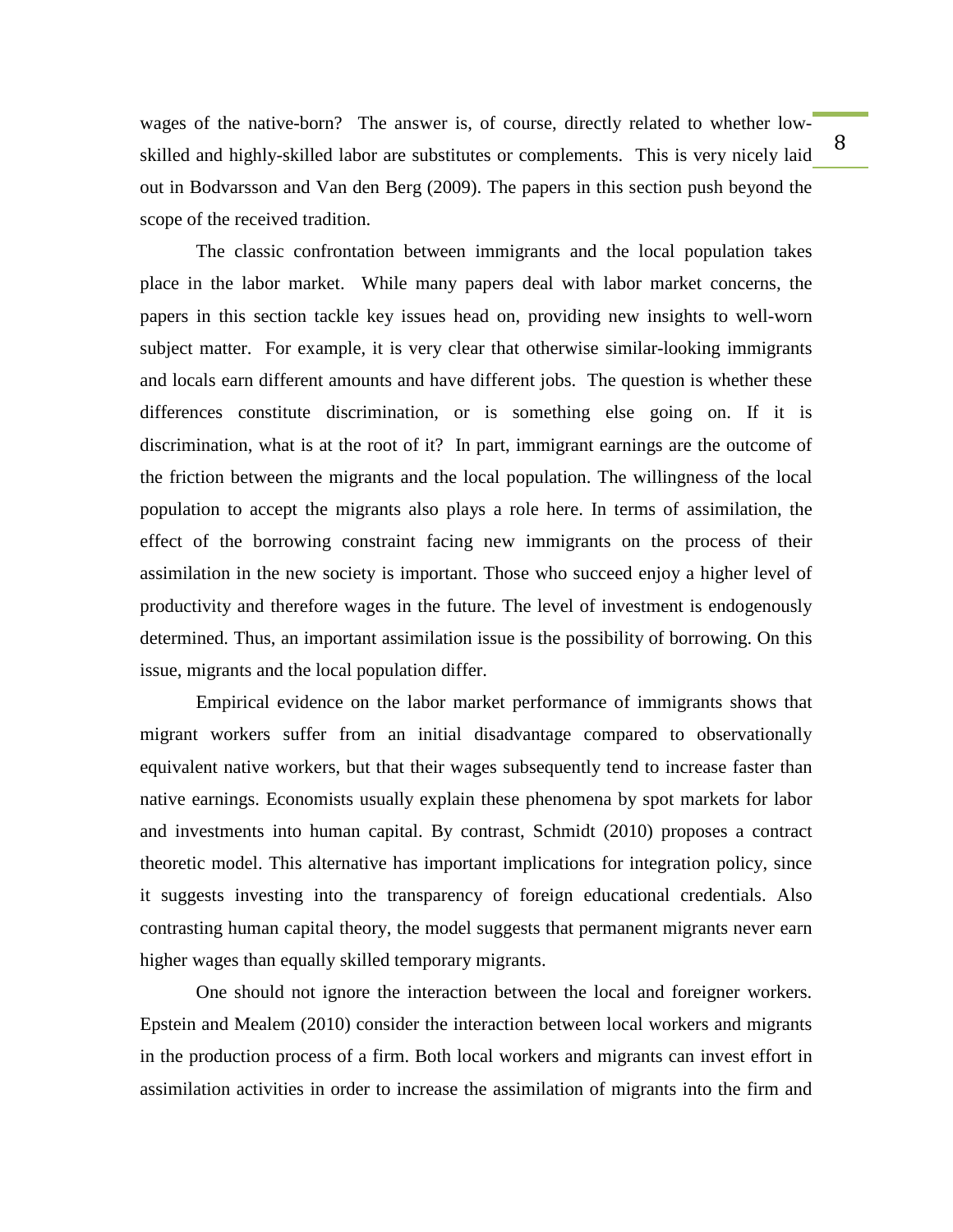by doing increase their interaction and production activities. They consider the effect, the relative size (in the firm) of each group and the cost of activities has on the assimilation process of the migrants. One of the outcomes of this model is specialization in production. If this is the outcome then the question that comes to mind is: are ethnic specialization and thus a downward sloping labor demand curve fundamental features of labor market competition between ethnic groups? In a general equilibrium model, Kahanec (2010) argues that spillover effects in skill acquisition and social distances between ethnic groups engender equilibrium regimes of skill acquisition that differ in their implications for ethnic specialization. Specifically, fundamental relationships through which relative group sizes determine whether ethnic specialization arises and in what degree are established. Thus, his paper theoretically justifies a downward sloping labor demand curve and explains why some ethnic groups earn more than others, ethnic minorities underperforming or outperforming majorities.

 As presented above, migrants are many times paid differently than the local population. Bodvarsson and Sessions (2010) focus on immigrant workers paid differently than their equally productive native-born counterparts ("nationality discrimination"). Constructing a theory and test of nationality discrimination is particularly challenging because: (a) foreign- and native-born workers in the same occupation are very likely to be imperfect substitutes in production, owing to the former group's imperfectly transferrable human capital; but (b) the literature offers only models where majority and minority workers are perfect substitutes. In the theory section a generalized Leontief production function where native and immigrant workers are distinct inputs is articulated. In the empirical section, a U.S. test case is available: Major League Baseball (MLB). The data set consists of 1,093 hitters and 1,204 pitchers for four seasons during 1992-98, a period during which the industry expanded. Salary, experience, player performance, and team performance data come from the Lahmann Baseball Database and race and nationality are inferred from Topps baseball cards. Estimates of nationality discrimination against immigrant players in both job categories are obtained.

Culture is intimately linked to pecuniary incentives –to earnings and productivity. This is brought out in Sriniver (2010) who shows immigrants do in fact respond to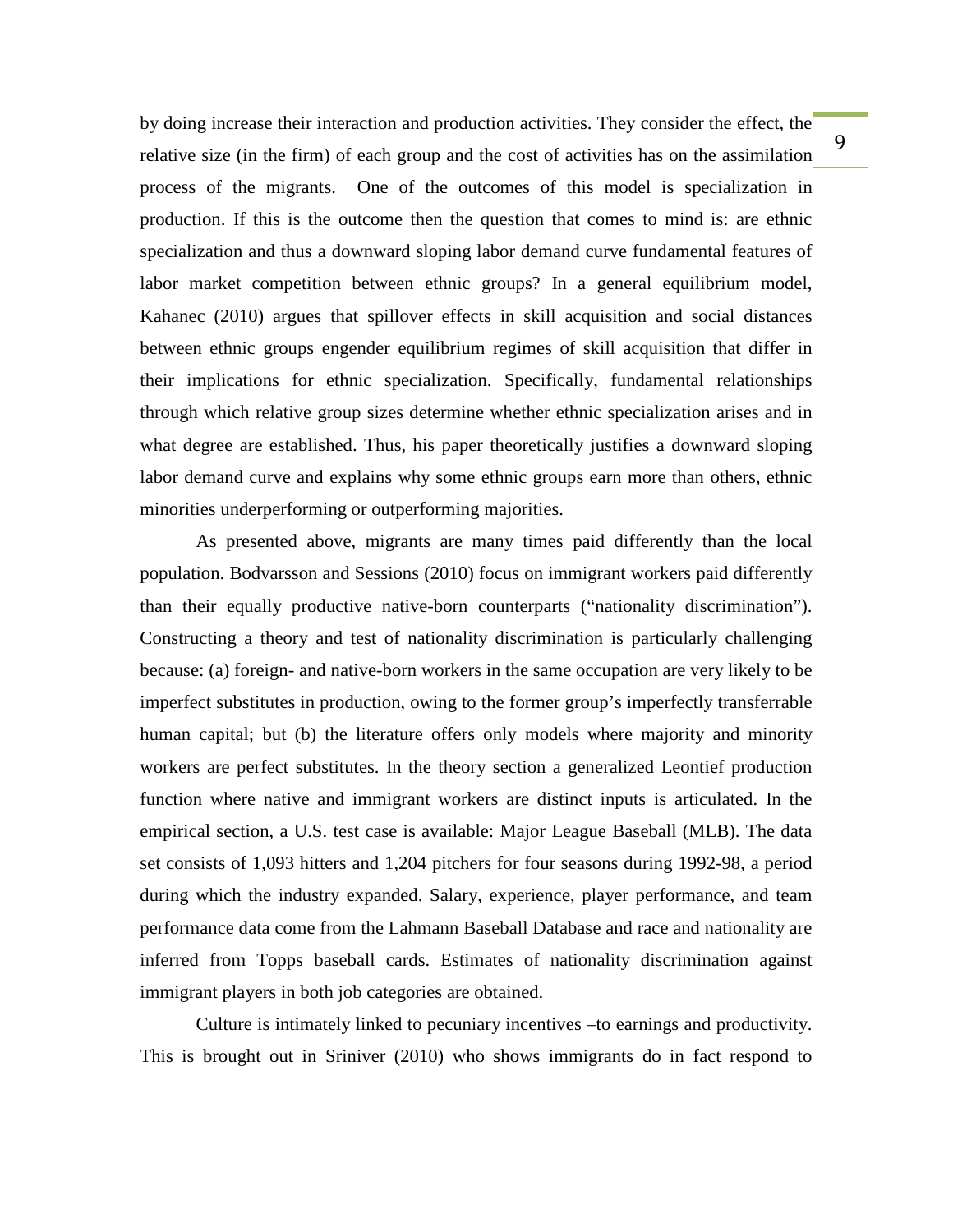10 economic incentives in acquiring proficiency in the language of the host country, particularly immigrants with 13+ years of schooling.

#### **3. Assimilation Struggles**

Some migrants stay in their new country and some go back home. Those who return home bring with them experience and, perhaps, higher human capital. To what extent do the socio-economic characteristics of circular/repeat migrants differ from migrants who return permanently to their home country after their first trip (i.e. return migrants)? What determines each of these distinctive temporary migration forms? What happens to those who do not return, though they continue sending remittances home? What effect does this have on the migrants and those left at home?

Minority ethnic group participation in labor markets is quite complex and in many ways different from that of citizens belonging to a nation's majority ethnicity. Studies of minorities around the world show, with few exceptions, that they tend to earn wages substantially below those of comparable majority workers (Altonji and Blank 1999, Blau and Kahn, 1997, 2006, 2007, Smith and Welch, 1989, Bhaumik, Gang and Yun, 2006). Partly, this reflects a failure on the part of the minority group to undertake the effort to assimilate with the majority (Constant, Gataullina and Zimmermann, 2009). "Lack of effort" can arise from the desire to maintain a cultural heritage or separate identity which would be lost or reduced if the group assimilated. The failure to take active steps to assimilate can also arise in the face of high adjustment costs, such as inadequate language skills, intergenerational familial conflicts, and, in the case of immigrants, lack of knowledge about the host country labor market (Chiswick and Miller, 1995, 1996, Bauer, Epstein and Gang, 2005). Yet for immigrants and their descendants, as length of time in the host country increases, assimilation generally creeps in and various immigrant labor market indicators approach those of comparable majority workers. On occasion, minority workers outperform majority workers (Chiswick, 1977, Deutsch, Epstein and Lecker, 2006).

Efforts made to assimilate, and time, are two elements working to bring minorities into line with the majority. A third element, the degree to which the majority welcomes the minority, also plays a role. Often, the majority is less than welcoming, blaming the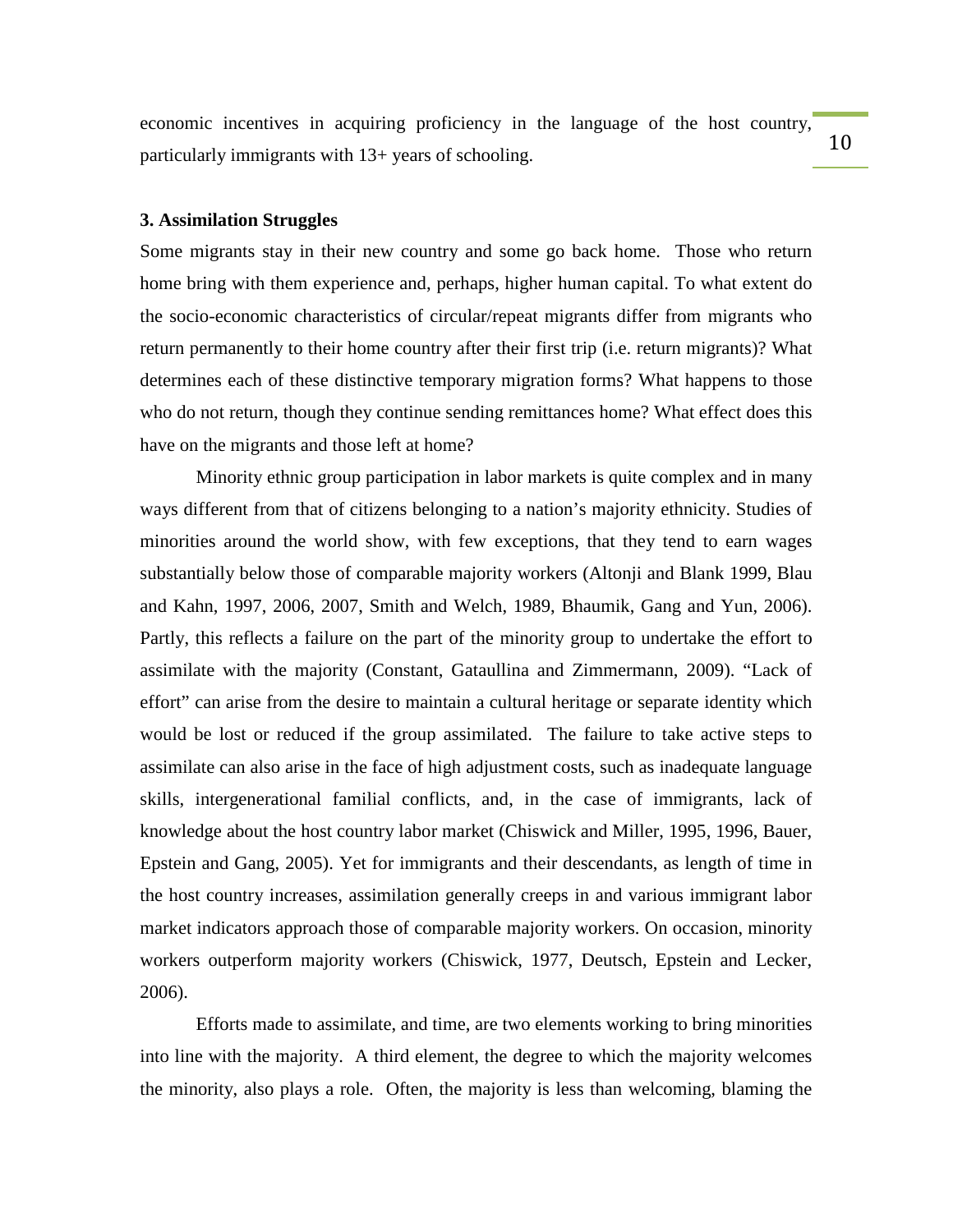minority for depressing wages and displacing majority workers  $-$  i.e., causing majority unemployment. This presumption has very strong policy implications and is implicit, for example, in the calls for increased regulation of immigration heard worldwide. Yet, there is mixed evidence on the impact of minorities on majority wages and employment – it depends on whether they are substitutes or complements with respect to the skills and other attributes they bring to the labor market (Gang and Rivera-Batiz 1994, Gang, Rivera-Batiz and Yun 2002). Whether minorities actually lower wages and increase employment, or not, the perception exists that they do so. Because of this perception the majority may take active steps to discourage minority assimilation – discrimination, isolation, and so on.

Often the efforts of the minority and the majority are mediated through political institutions. These institutions exist in both the minority and majority worlds. They could be, for example, political parties, trade organizations, unions, or thugs. These are organizations that are able to overcome the free-rider problem individual members of each group have in moving from the actions they desire to take, to actually taking the actions. Yet, while an organization's purpose may be to represent the members of their group, the interests' of the organization and that of its members do no always coincide. The work here adds to the blossoming literature on majority – minority conflict and resolution, assimilation, and the reestablishment of cultural identity (see, for example, Alesina and La Ferrara, 2000, Anas, 2002, Bisin and Verdier, 2000, Dustmann, Fabbri and Preston, 2004, Kahanec, 2006, and Lazear, 1999).

Epstein and Gang (2009) are interested in why minorities are so often at a disadvantage relative to the majority, the circumstances under which their status changes or stagnates over time, and role public policy can play. Assimilation efforts by the minority, harassment by the majority and time are the three elements that determine how well the minority does in comparison to the majority. They examine the consequences for these of increases in the numbers of members of the minority, time, and the role of the political entity. They construct a model in which there are four actors: the members of the majority and the organization that represents them, and members of the minority and the organization that represents them. Over time, the political entity representing the minority and the members of the minority exhibit different interests in assimilating and in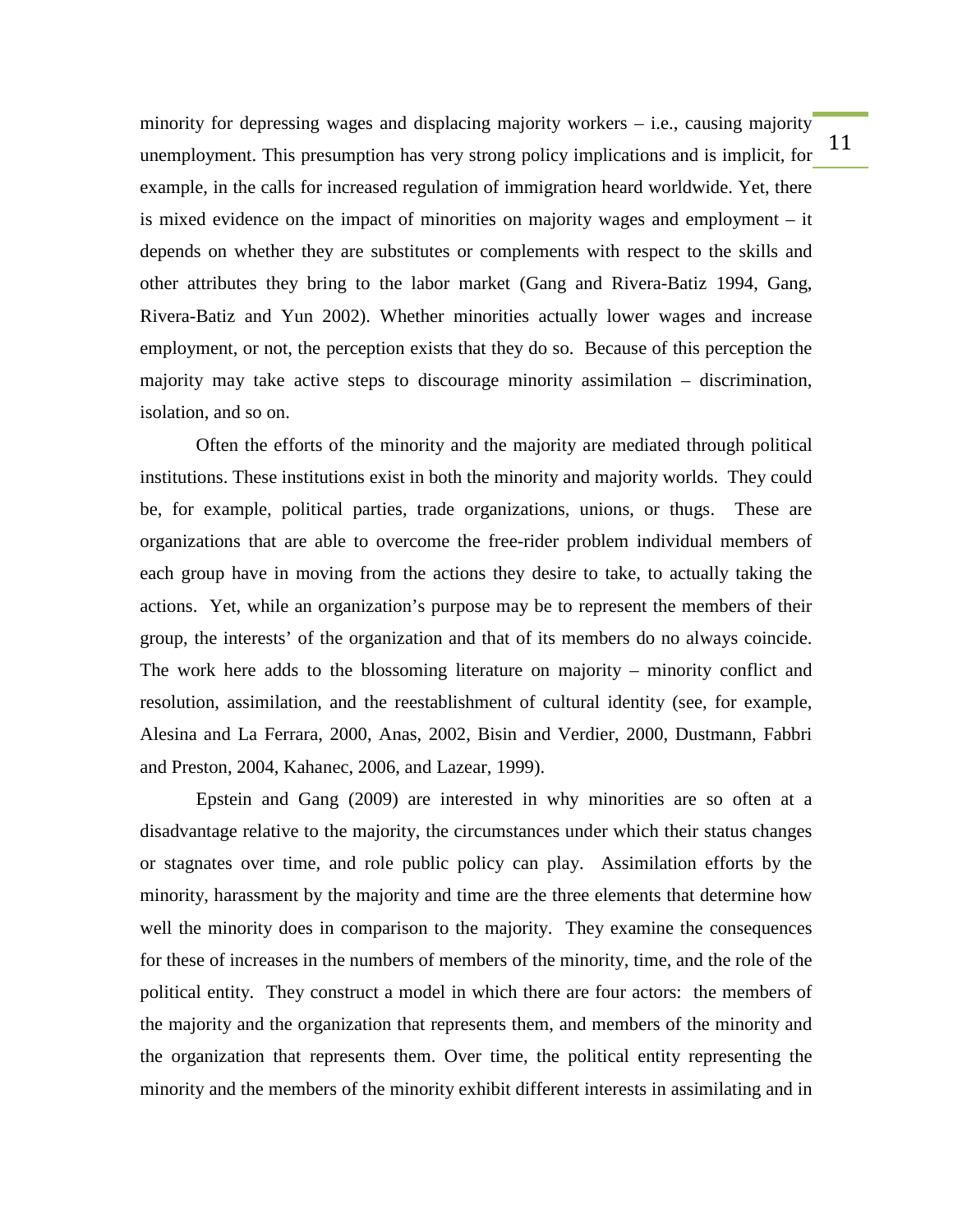maintaining their cultural identity. They discuss how this affects the minority's position over time and discuss the public policy implications of the model.

Some view migration and crime as dependant. The Bodenhorn, Moehling and Piehl (2010) study provides a fresh look at the question of immigration and crime by looking at mid-nineteenth century data created from the records of Pennsylvania's state prisons from the 1830s to the 1870s. These records provide information on the birthplace, age, prior occupation, county of conviction, crime, and sentence of all individuals entering the prisons. With these data we can examine the share of immigrants in prison commitments as well as in the prison population on a given date. These data, when combined with data on the general population, allows them to determine whether immigrants were disproportionately incarcerated in general and for violent crimes in particular, and whether immigrant incarceration patterns changed over time as immigrants assimilated to life in the U.S. The use of micro data that allows analysis by type of crime and age provides a much tighter and much richer understanding of immigrant participation in crime. Impressions of immigrants as a source of violence and disruption are longstanding. Furthermore, they underlie many of the theories of culture conflict and assimilation. Modern empirical methods and detailed population data allows to revisit these age-old research questions with a sharper focus.

 Within immigrant society there is often a conflict between those arguing for assimilation and those demanding an independent identity for the group. Of course there are many shades to this discussion; immigrant societies are multi-layered and multidimensional with many viewpoints. One point of view may come into conflict with others because of the development of rivalrous strategies, at least partly overlapping followers, and/or the necessity of laying claim to having the bigger impact. Supporters of each point of view invest resources and effort into convincing the general body of immigrants of the virtue of their point of view and therefore having an effect. Epstein and Gang (2010) develop economic theory that considers how such a competition affects the resources invested by the supporters and how beneficial it is to the immigrant group. Fertig (2010) investigates whether and to what extent immigrants in Germany are integrated into German society by utilizing a variety of qualitative information and subjective data collected in the 1999 wave of the German Socio-Economic Panel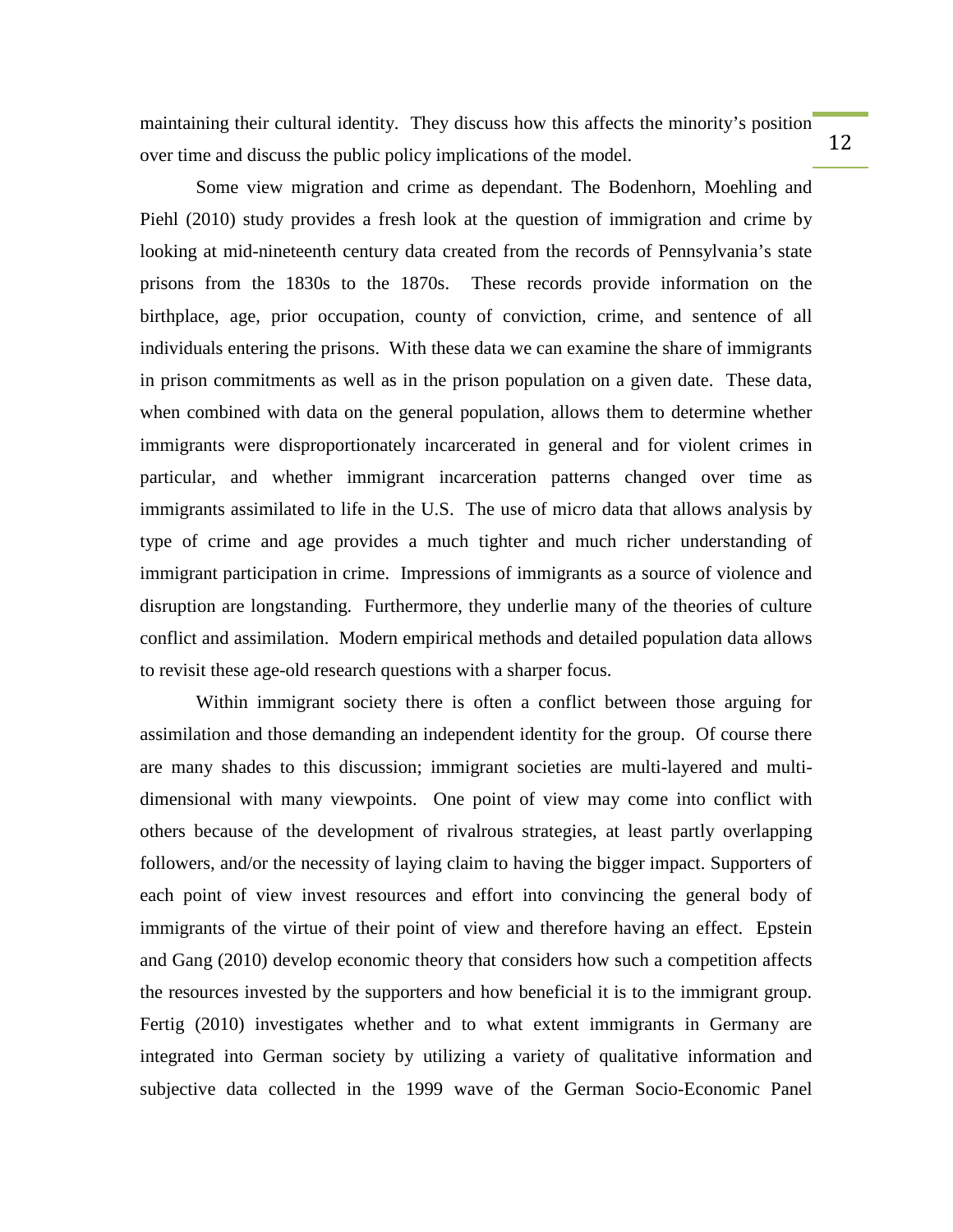(GSOEP). To this end, leisure-time activities and attitudes of native Germans, ethnic Germans and foreign immigrants of different generations are compared. The empirical results suggest that conditional on observable characteristics the activities and attitudes of foreign immigrants from both generations differ much more from those of native Germans than the activities/attitudes of ethnic Germans. Furthermore, the attitudes of second-generation immigrants tend to be characterized by a larger degree of fatalism, pessimism and self-doubt than those of all other groups, although their activities and participation in societal life resemble more those of native Germans than those of their parents' generation.

 Whose role in helping the second generation to assimilate and get along in their new country is more important, the mother's or the father's? Gang (2010) examines the differential effects of mother's schooling and father's schooling on the acquisition of schooling by their offspring. The context is "cross-cultural", comparing results across three countries: Germany, Hungary and the Former Soviet Union. Within these countries, it looks at difference by gender and by different ethnic subgroups. The evidence is, generally, that father's schooling is more important than mother's schooling, but this does vary by ethnic group. Moreover, mother's schooling plays a relatively larger role for females.

 Kahanec and Yuksul (2010) investigate the effects of vulnerability on educational outcomes in Croatia, Bosnia and Herzegovina, Montenegro and Serbia using a unique 2004 UNDP dataset. Treating the collapse of the former Yugoslavia as a natural experiment, they compare educational achievement and intergenerational transfer of human capital for three groups that have been differently affected by the wars and postwar distress: the majority as the benchmark, the ex-ante and ex-post vulnerable Roma people, and the ex ante equal but ex-post vulnerable internally displaced people (IDPs). Their findings reveal significant negative effects of vulnerability on educational attainment. IDPs seem to be more negatively affected than Roma and both groups exhibit significant inertia in intergenerational transfer of human capital. They find evidence that this inertia is stronger for the Roma. Their findings highlight the need for policies that not only tackle vulnerability as such, but address the spillover effects of current vulnerability on future educational attainment.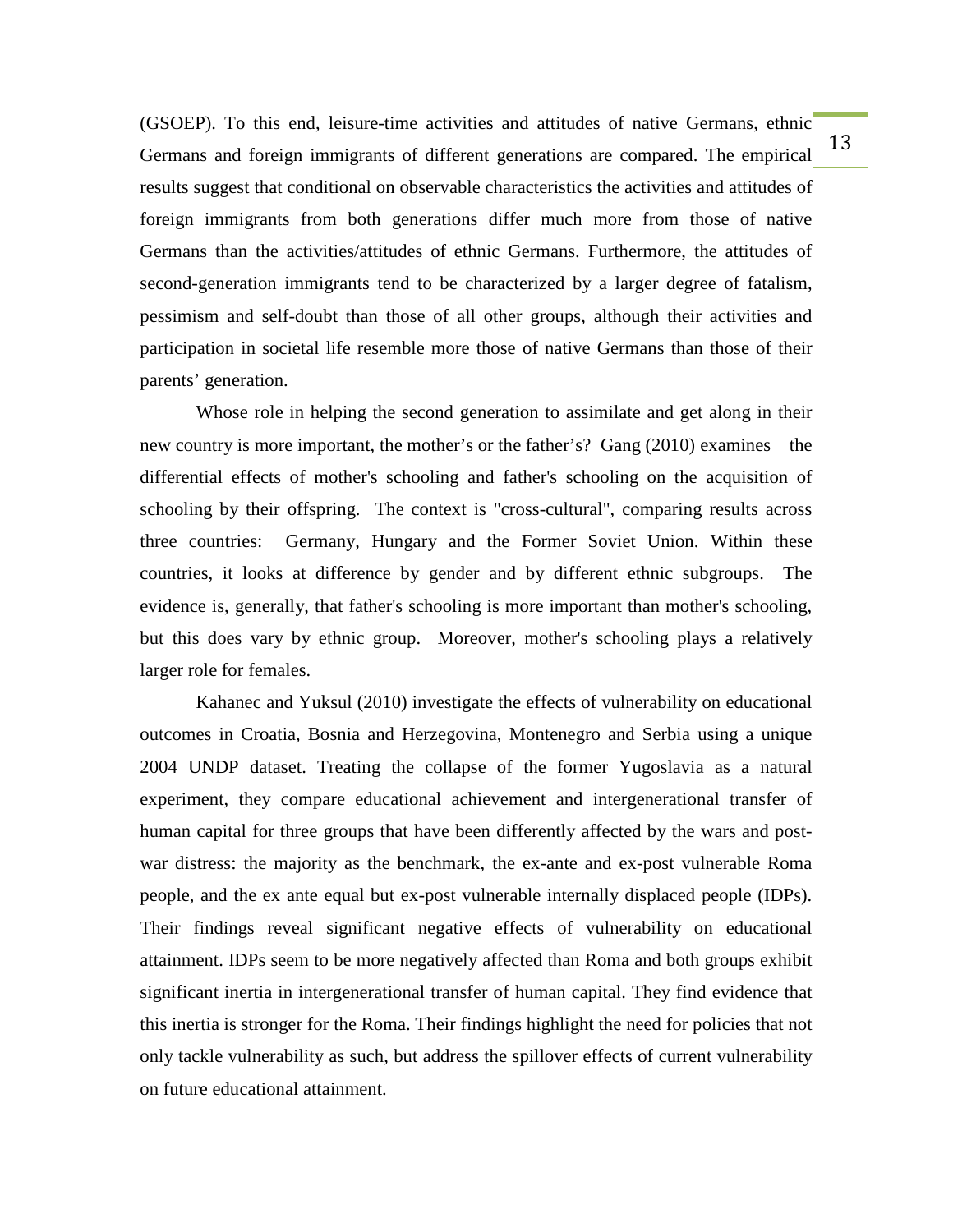In the struggle for assimilation credit markets may play an important role. Lahiri (2010) examines the effect of borrowing constraints facing new immigrants in the process of their assimilation in their new society. He does so in two-period model. In period one, the immigrants invest, with some costs to them, in trying to assimilate. The probability of success in this endeavor depends on the amount invested and on the level of the provision of a `public' good paid for by lump-sum taxation of the `natives'. Those who succeed enjoy a higher level of productivity and therefore wages in period 2. The level of investment is endogenously determined. Given this framework, Lahiri (2010) characterize the optimal level of the public good provision. This is done under two scenarios regarding the credit market facing new migrants. In the first, they can borrow as much as they want in period 1 at an exogenously given interest rate. In the second scenarios, there is a binding borrowing constraint. Lahiri (2010) compares the equilibrium level of `assimilation' under the two scenarios.

 There is a well-established high quality literature on the role of networks, particularly ethnic networks, in international trade. Ethnic networks are a way of overcoming informal barriers (information costs, risk and uncertainty) to trade by building trust and substituting for the difficulty of enforcing contracts internationally. Networks form between migrants and natives in the host country and between migrants and their home country. Ethnic networks exist when assimilation is not complete. Epstein and Gang (2006) consider the struggle of migrants to assimilate and, at the same time, the struggle of the local population to prevent such assimilation. These activities affect trade possibilities. Moreover, they show that it may well be in the interest of migrants who specialize in trade to, at some point in time, turn from investing in assimilation activities and instead invest in anti-assimilation activities in order to preserve immigrants' preferences for home country goods. There is increasing evidence in empirical trade that the immigrant population provides the social and co-ethnic networks that facilitate trade with their home country by removing some informal trade barriers and lowering transactions cost to trade. Immigrants' carry home-country information that helps in matching buyers and sellers and enforcement of trading contacts (information effect) and immigrants affect imports by demanding goods from their home countries (demand effect). Usually, the size of immigrant stock – both older cohorts and new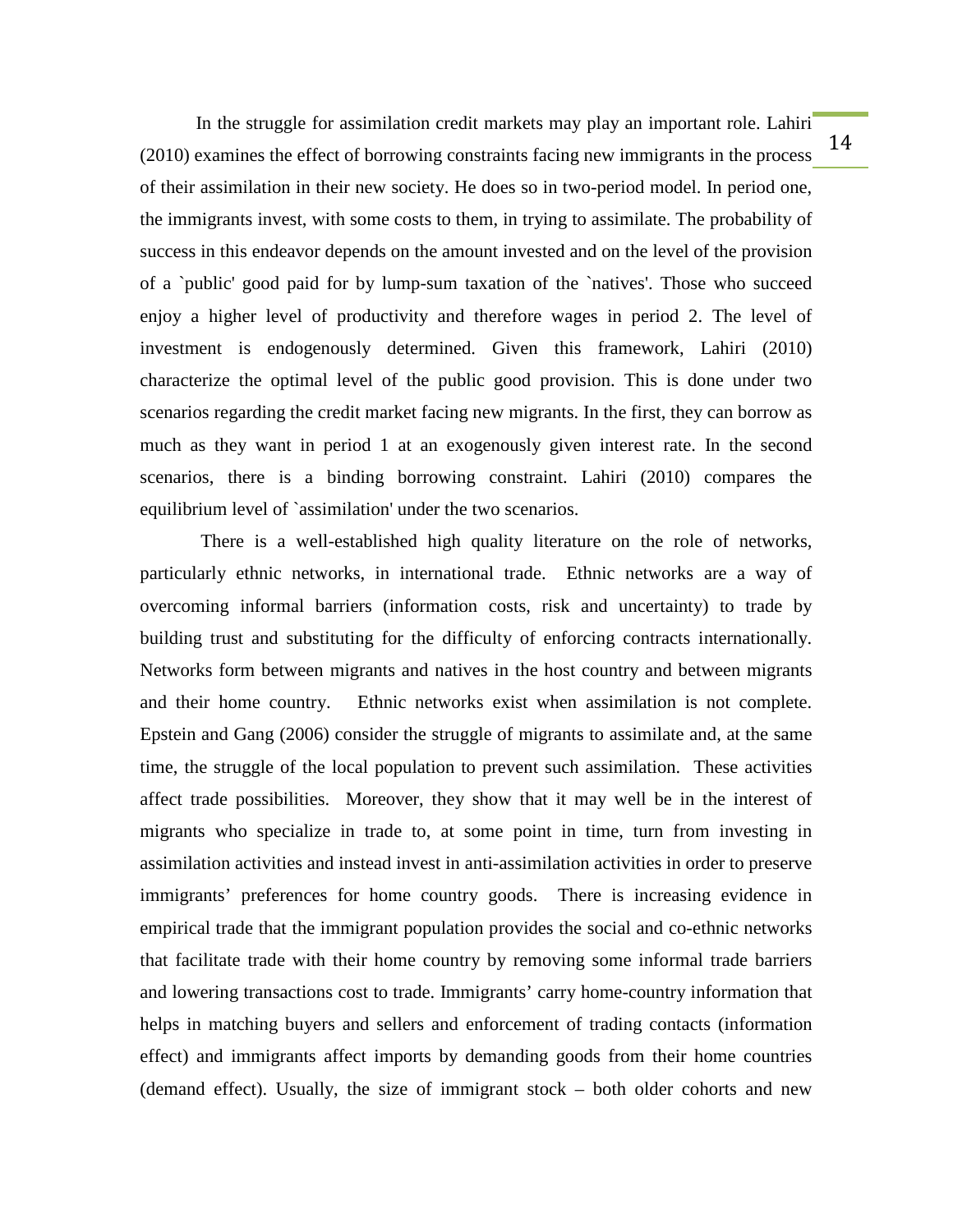entrants – captures network size. However, as immigrants stay longer in their host country their information and demand effects may weaken or strengthen. This varies across immigrant groups and type of goods. Trade flows between the host and the home country change in response. Mundra (2010) focuses on the role of immigrants' economic assimilation on the U.S. bilateral trade using a panel data for 63 trading partners as well as immigrant sending countries over the period 1990 - 2000. She examines whether the immigrants' assimilation effect on trade varies across the homogenous goods and differentiated products.

#### **4. Family Issues and the Effects of Remittances**

Migration is not generally a purely individual decision; most frequently it takes place in a family context. One or two members of the family migrate; the others stay in their home country. For example, for those from Central America and Mexico it is not uncommon for a mother or father (or both) to migrate to the United States and leave their children behind. After the parent(s) have achieved some degree of stability in the United States, the children follow. There are many important questions. Are children separated from parents during migration more likely to fall behind others their age in school? Are they are more likely to drop out of high school? Does the impact of separation for children differ when separated from their mothers or fathers? Migration may change family structure in the host country as they interact with the local economy and new culture. This may have strong and important effects on migrant identity and socialization and their willingness to assimilate (Gang and Zimmermann, 2000).

The growth perspectives of European Union member countries are seen to be crucially related to the challenge of mobilizing people to work. One issue is that noneconomic migrants have more difficulties in economic performance and labor market integration, and are a larger potential burden to the social security systems than economic migrants. Recent work in Denmark and Germany (see Tranaes and Zimmermann, 2004, Schultz-Nielsen and Constant, 2004, Constant and Zimmermann, 2005 and Constant, Gataullina and Zimmermann, 2009) provides new evidence indicating that an ever-rising number of immigrants are unavailable to the labor force. Instead, migrants arrive as refugees, asylum seekers or for family reunification purposes. Differences in labor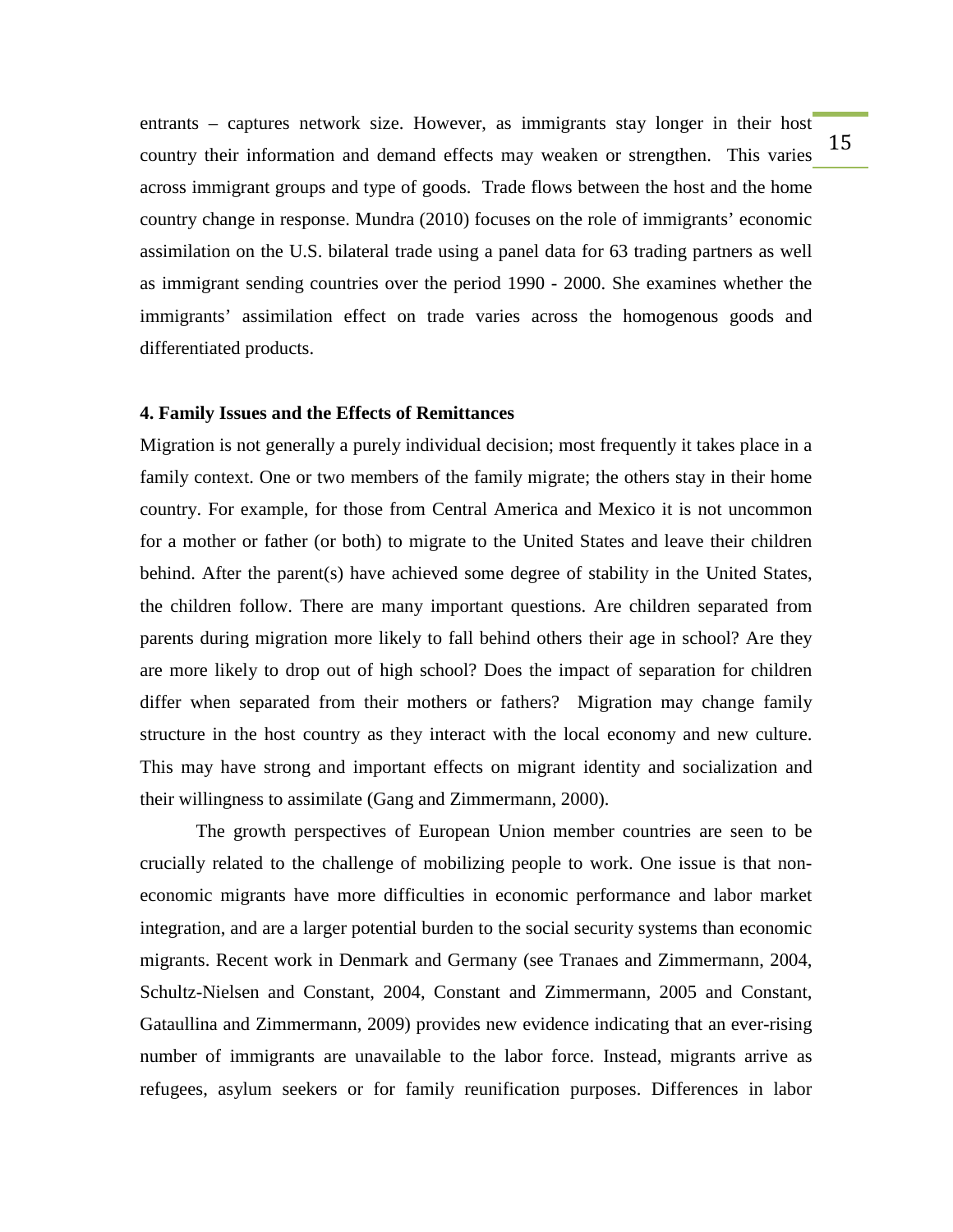market attachment might be due to differences in individual characteristics across ethnicities and within ethnicities.

 The effect of migration and remittances on non-migrating family members has long attracted attention. Migration and remittances can increase investment in human and physical capital (Cox Edwards and Ureta, 2003, Hildebrand and McKenzie, 2003, Mesnard, 2004), reduce poverty and alter inequality in the home country (Adams, 1992; Taylor and Wyatt, 1996). It can also induce chain migration (Dimova and Wolff, 2009). Recent research links migration, transfers and child labor, showing in the aftermath of migration and the transfers sent by emigrating parents may enable the children and other family members to stop working (Epstein and Kahana, 2008).

In recent years, both the structure of families and household composition changed dramatically. For example, more and more young people leave the house of their parents before the establishment of their own family; more and more young couples live together without marriage, etc. Cohen Goldner (2010) explores immigrant family structure in Israel and follows the dynamics of immigrants' households as a function of time in the new country and labor market performance. Upon arrival a typical immigrant household consists of more than one family. This pattern reflected the economic constraints that immigrant faced upon arrival and the need to save additional costs, as well as a sociological need of immigrants to "stick together". However, as immigrants are integrated in the labor market and time passes, the share of households consisting of more than one family diminishes. To what extent do the socio-economic characteristics of circular/repeat migrants differ from migrants who return permanently to the home country after their first trip (i.e. return migrants)? What determines each of these distinctive temporary migration forms? Piracha and Vadean (2010) using Albanian household survey data and both a multinomial logit model and a maximum simulated likelihood (MSL) probit with two sequential selection equations find that education, gender, age, geographical location and the return reasons from the first migration trip significantly affect the choice of migration form. Compared to return migrants, circular migrants are more likely to be male, have primary education and originate from rural, less developed areas. Moreover, return migration seems to be determined by family reasons, a failed migration attempt but also the fulfillment of a savings target.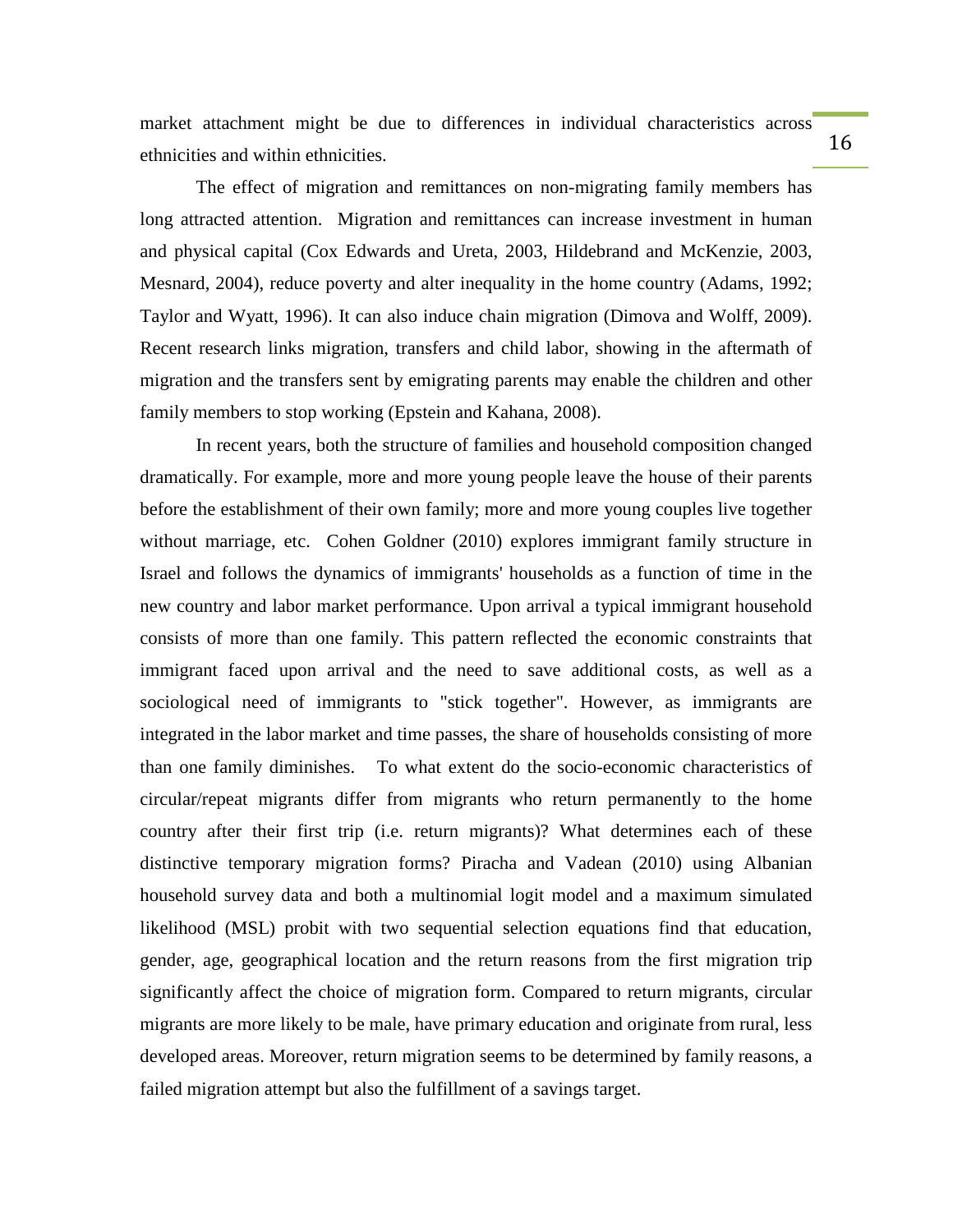Remittances have long been viewed as a means to combat poverty, to improve consumption, to raise standard of living. Remittances, however, can also enable investment in human capital resources (especially education) of the next generation. Haberfeld, Semyonov and Xing (2010) examines the impact of remittances sent by labor migrants from India on the standard of living (as a proxy of consumption) and on the education of young children (as a proxy of investment in human capital) on nonmigrating family members. The analysis is conducted on a randomly selected representative sample of households in Rajasthan. Three types of households are distinguished: 575 having labor migrants, 162 without current migrants, and 232 not having migrants at present but sent migrants in the past. Analysis of the data reveals meaningful differences among the types of households. Those having current labor migrants are characterized by the highest standard of living but at the same time by a low level of children's education. Further analyses suggest that remittances are likely to increase consumption and improve standard of living but have very little effect on children's education.

Earlier research found that children separated from parents during migration are more likely to lag behind others their age in school and are more likely to drop out of high school. The negative impact of separation during migration on educational success is largest for children separated from their mothers (in contrast to fathers), for those whose parents have lived in the United States illegally, and for those who reunited with parents as teenagers (rather than at younger ages). Poggio and Gindling (2010) suggest public policies to help immigrant children separated from parents during migration to succeed in U.S. schools. The policies are based on focus group discussion with parents separated from their children during migration, interviews with psychologists and school administrators, and an on-line survey of elementary and high school teachers.

 DeVoretz and Vadean (2010) analyze the effect of cultural differences amongst ethnic groups on the remittance behavior of native and immigrant households in Canada. In contrast to the literature that examines remittance motivation in the framework of extended family agreements, they embed remittances in a formal demand system, suggesting that they represent expenditures on social relations with relatives and/or friends and contribute to membership in social/religious organizations respectively. The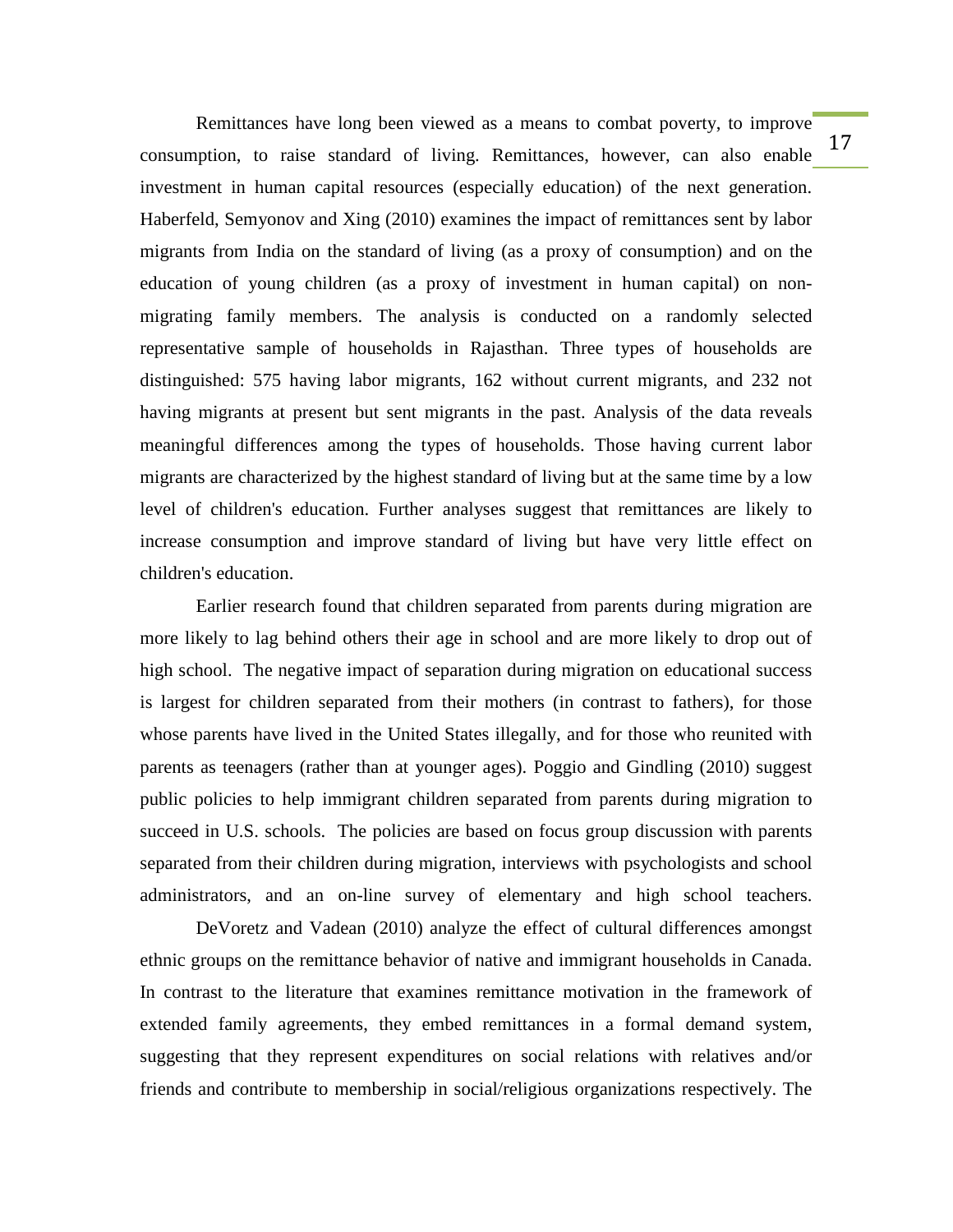results indicate strong ethnic group cultural differences in the remittance behavior of recent Asian immigrant households and highlight the importance of differentiating with respect to cultural background when analyzing the determinants of remittances.

#### **5. Selection, Attitudes and Public Policy**

Cost, benefits, and the local population's reaction affect public policy. We see this in the different policies towards migration as reported by governments to the United Nations Department of Economic and Social Affairs between 1976 and 2007. Preliminary evidence shows that most governments have policies aimed at either maintaining the status quo or at lowering the level of migration. The UN dataset also allows us to document variation in migration policies over time and across countries of different regions and incomes.

Battisti and DeVoretz (2010) investigate the economic performance of immigrants from the Former Soviet Union (FSU) countries in Canada. The contribution of their paper lies in its use of a natural experiment to detect possible differential labor market performances of Soviet immigrants prior to and after the collapse of the Soviet Union. In short, the collapse of the former Soviet Union allows an exogenous supply change in the number and type of FSU immigrants potentially destined to enter Canada. For this purpose, Census micro-level data from the 1986, 1991, 1996 and 2001 Canadian Census are utilized to estimate earnings and employment outcomes for pre- and post-FSU immigrants.

The first goal of Facchini and Mayda (2010) is to measure the restrictiveness of policies towards migration as reported by governments to the United Nations Department of Economic and Social Affairs between 1976 and 2007. Preliminary evidence shows that most governments have policies aimed at either maintaining the status quo or at lowering the level of migration. The UN dataset also allows them to document variation in migration policies over time and across countries of different regions and income levels. Finally, it makes it possible to examine patterns in different aspects of destination countries' migration policies, such as policies towards family reunification, temporary vs. permanent migration and highly skilled migration. This analysis leads to an investigation of the political-economy determinants of destination countries' migration policy.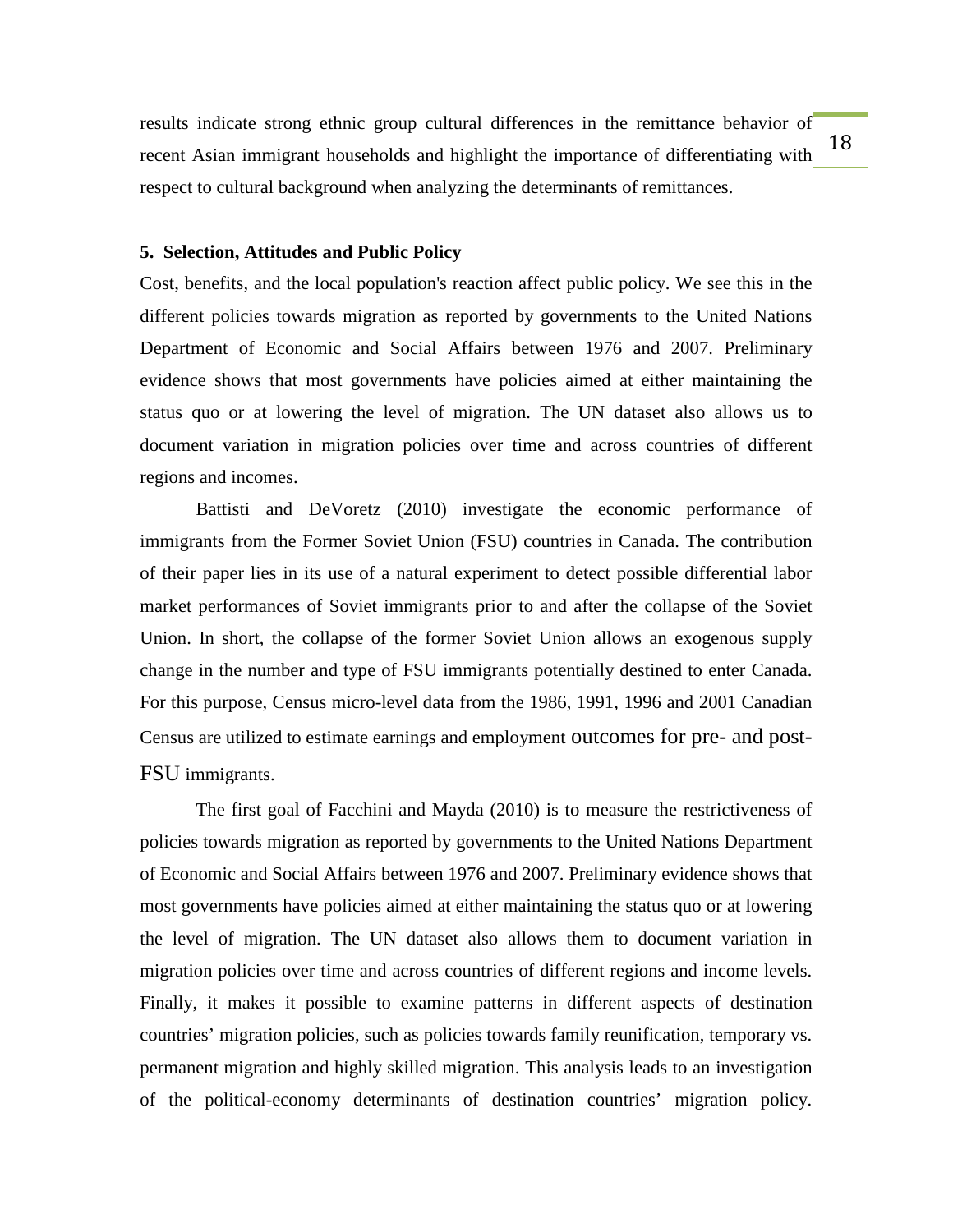Facchini and Mayda (2010)'s goal is to develop a framework in which voters' attitudes represent a key component and to examine the link between these attitudes and governments' policy decisions. To that end, they merge the information contained in the UN migration-policy dataset with cross-country data on individual attitudes towards immigrants. They use data on public opinion from the International Social Survey Programme, National Identity Module, for the years 1995 and 2003. The merged datasets allow us to investigate whether – within a median voter framework (Benhabib 1996, Ortega 2005, Facchini and Testa 2008) – voters' migration attitudes are consistent with migration policy decisions as reported by governments.

The link between ethnic conflicts and international trafficking is an issue that has recently received a surge in international attention. The main argument is that internal conflicts encourage the internal displacement of individuals from networks of family and community, and their access to economic and social safety nets. These same individuals are particularly vulnerable to being trafficked, by the hopes of better economic prospects elsewhere. Akee, Baus, Chau and Khamis (2010) take this link between ethnic fragmentation and international trafficking to the data for the first time, making use of a novel dataset of international trafficking. They conduct a two-stage estimation, which highlights the ultimate impact of ethnic fragmentation and conflict on international trafficking, both directly, and indirectly through their impacts on the scale of internal displacements. From a different angle Gang, Rivera-Batiz and Yun (2010) explores the determinants of the attitudes of European citizens towards non-European Union foreigners using samples from the Eurobarometer Surveys. They carry out a probit analysis of some of the key factors influencing the attitudes of European Union citizens towards foreigners and their changes over time. They study the roles of labor market, concentration of immigrants in neighborhoods, racial prejudice and education on antiforeigner sentiment. Implementing the Oaxaca-type decomposition analysis based on probit estimates show a generally rising trend towards greater racial prejudice, and the decline in the strength of educational attainment in reducing negative attitudes towards foreigners, contributes to the increased anti-foreigner attitudes. Along the same line, Katav-Herz (2010) examines how social norms affect a local population's attitudes toward immigration. A model is set out showing how a trade off can arise between the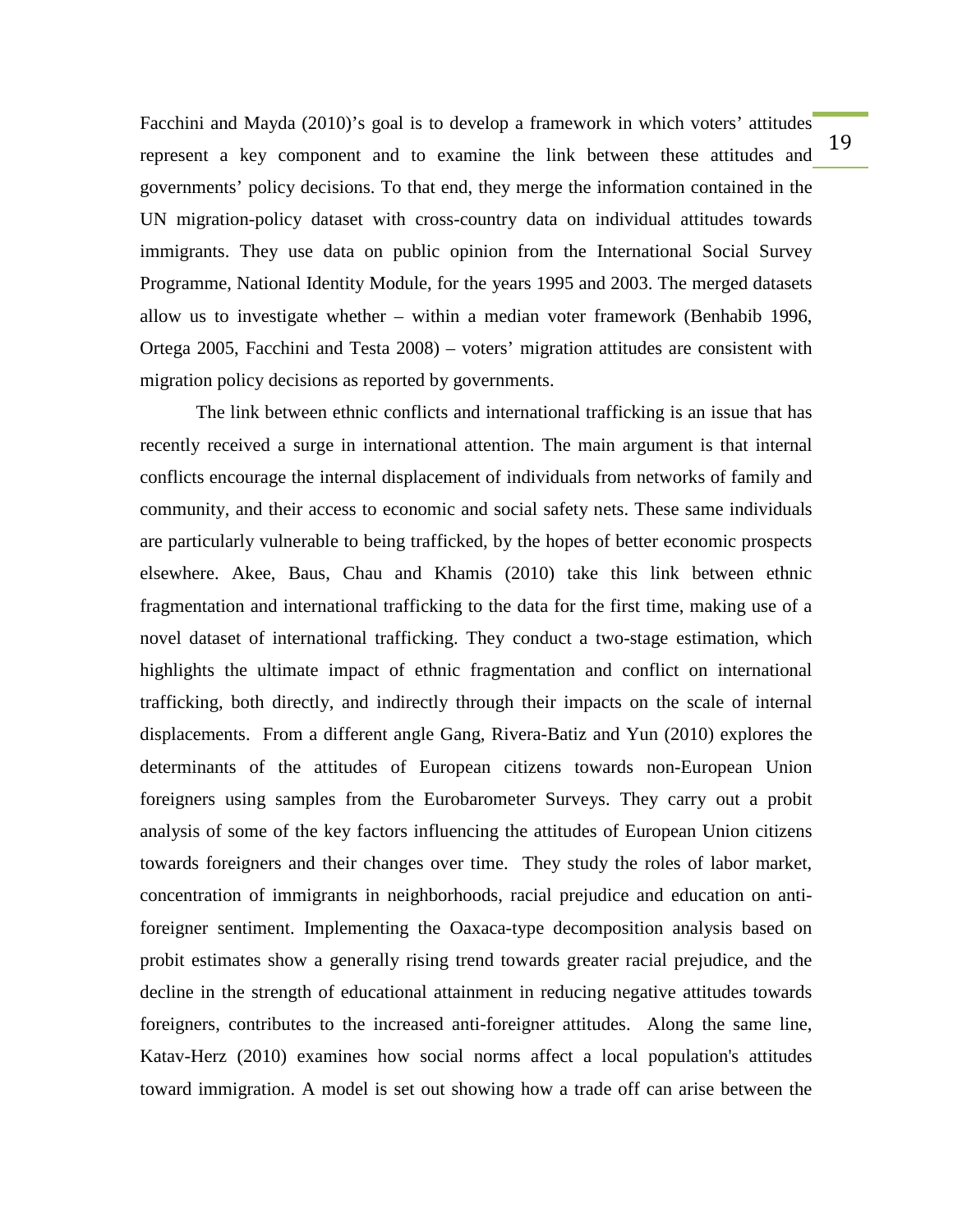contribution of immigration to the welfare of the local population and the concerns about changes in social norms. The paper addresses three questions. The first question concerns the determination of immigration policy through majority voting when a population differs in attitudes to changes in social norms. The second question concerns how social norms can impede the realization of the benefits of immigration as a solution for financing intergenerational transfers to retired people in an ageing population. The third question concerns the timing of immigration when immigration affects social norms.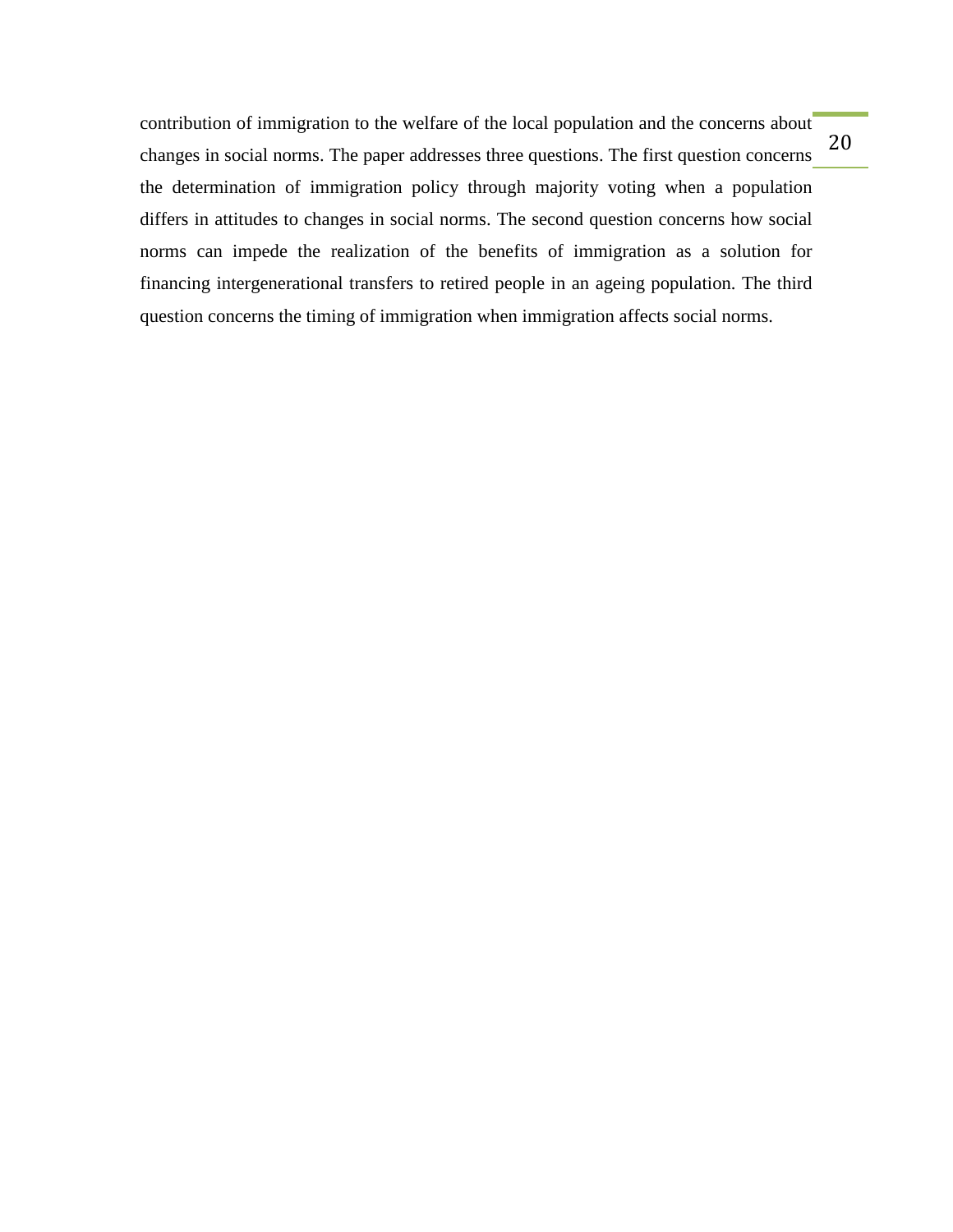### **References** 21

- Adams, R., 1992, The Impact of Migration and Remittances on Inequality in Rural Pakistan, Pakistan Development Review, 31(4), 1189-203.
- Akee, Randall, Arnab Basu, Nancy Chau and Melanie Khamis, 2010, Ethnic Fragmentation as a Determinant of International Trafficking, in Gil S. Epstein and Ira N. Gang (eds.), Migration and Culture (Frontiers of Economics and Globalization, volume X), Emerald Publishers.
- Alesina, Alberto and Eliana La Ferrara, 2000, Participation in Heterogeneous Communities, Quarterly Journal of Economics, (August), 847-904.
- Altonji, J. G. and R. M. Blank, 1999, Race and Gender in the Labor Market, in O. Ashenfelter and D.Card (eds.), Handbook of Labor Economics, vol. 3C, Elsevier Science B.V.Amsterdam, 3143-3259.
- Anas, Alex, 2002, Prejudice, Exclusion and Compensating Transfers: The Economics of Ethnic Segregation, Journal of Urban Economics, 52 (3), 409-32.
- Baldwin-Grossman, J., 1982, The substitutability of natives and immigrants in production, Rev Econ Statistics 64: 596-603.
- Bartel, A.P. (1989) Where Do the New U.S. Immigrants Live?, Journal of Labor Economics, 7(4), 371-391.
- Battisti, Michele and Don DeVoretz , 2010, FSU Immigrants in Canada A Case of Positive Triple Selection?, in Gil S. Epstein and Ira N. Gang (eds.), Migration and Culture (Frontiers of Economics and Globalization, volume X), Emerald Publishers.
- Bauer, Thomas, Gil S. Epstein and Ira N. Gang, 2009, Measuring Ethnic Linkages between Immigrants, International Journal of Manpower Vol. 30 No. 1/2, 2009
- Bauer, Thomas, Gil S. Epstein, Ira N. Gang, 2005, Enclaves, Language, and the Location Choice of Migrants, Journal of Population Economics, 18(4), 649 – 662.
- Bhaumik, Sumon K., Ira N. Gang, and Myeong-Su Yun, 2006, Ethnic Conflict and Economic Disparity: Serbians and Albanians in Kosovo, Journal of Comparative Economics, 34(4), 754-773.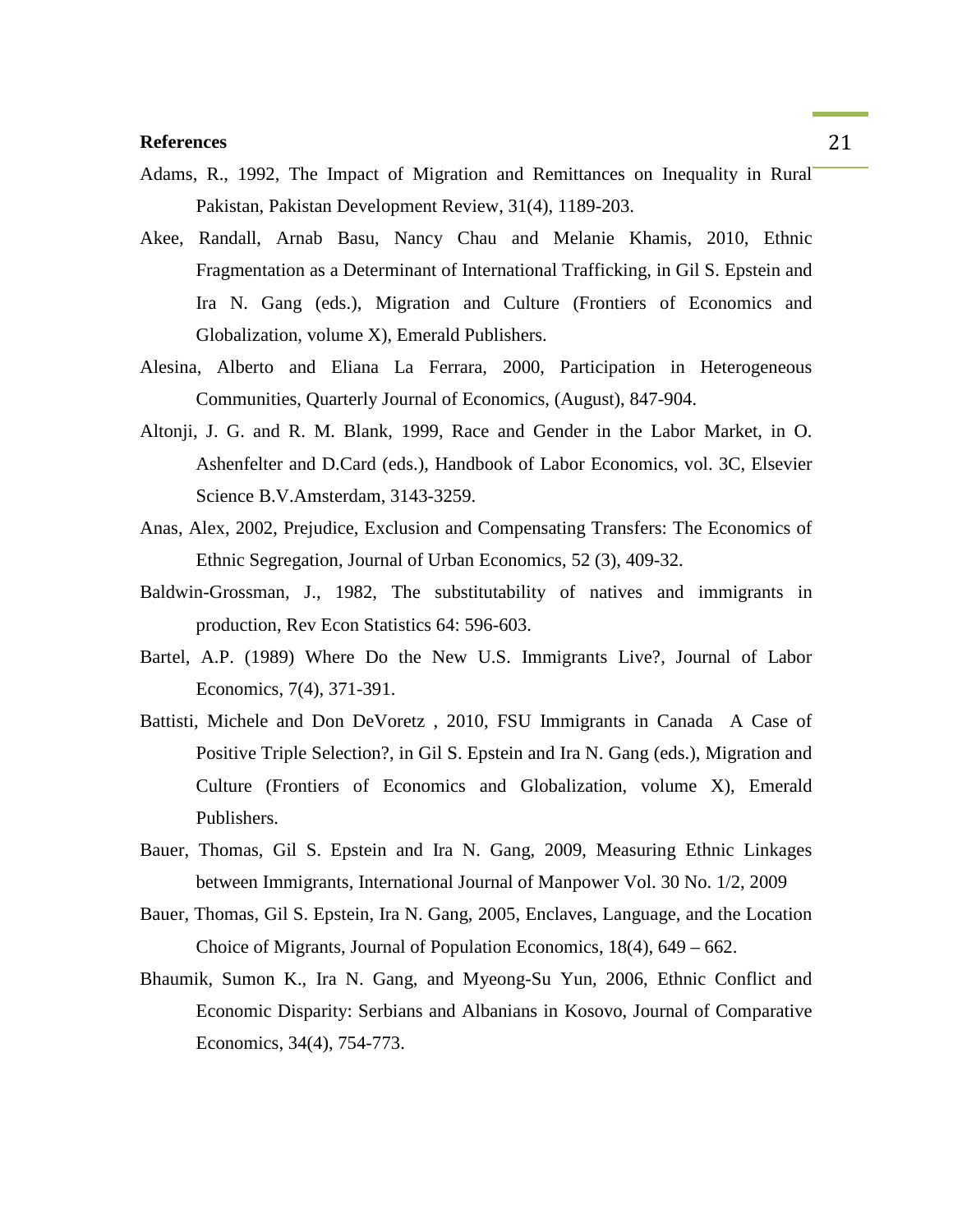- 22 Bisin, Alberto and Thierry Verdier, 2000, Beyond the Melting Pot: Cultural Transmission, Marriage, and the Evolution of Ethnic and Religious Traits, Quarterly Journal of Economics, August, 955-988.
- Blau, F. D. and L. M. Kahn, 1997, Swimming Upstream: Trends in the Gender Wage Differential in the 1980s, Journal of Labor Economics, 15 (1), 1- 42.
- Blau, Francine D. and Lawrence M. Kahn, 2006, The U.S. Gender Pay Gap in the 1990s: Slowing Convergence, Industrial and Labor Relations Review, 60 (1), 45–66.
- Blau, Francine D. and Lawrence M. Kahn, 2007, The Gender Pay Gap, The Economists' Voice: Vol. 4 Iss. 4, Article 5, http://www.bepress.com/ev/vol4/iss4/art5.
- Bodenhorn, Howard, Carolyn M. Moehling and Anne Morrison Piehl, 2010, Immigration America's Nineteenth Century 'Law and Order Problem'?, Gil S. Epstein and Ira Gang (eds.), Migration and Culture (Frontiers of Economics and Globalization, volume X), Emerald Publishers, 2010) .
- Bodvarsson, Örn B. and Hendrik F. Van den Berg, 2009, Economics of Immigration: Theory and Policy, Berlin & Heidelberg: Springer-Verlag.
- Bodvarsson, Örn B. and Hendrik F. Van den Berg, 2009, Economics of Immigration: Theory and Policy, Berlin & Heidelberg: Springer-Verlag.
- Bodvarsson, Örn B. and John G. Sessions, 2010, Labor Market Discrimination with respect to Nationality Theory and Test, in Gil S. Epstein and Ira N. Gang (eds.), Migration and Culture (Frontiers of Economics and Globalization, volume X), Emerald Publishers.
- Borjas, G. J., 2003, The labor demand curve is downward sloping: Reexamining the impact of immigration on the labor market,The Quarterly Journal of Economics, 118(4), 1335–1374.
- Card, D., 2005, Is the new immigration really so bad?, Economic Journal, 115(507), F300–F323.
- Carrington, W.J., Detragiache, E. and Vishwanath, T., 1996, Migration with Endogenous Moving Costs, American Economic Review, 86(4), 909-30.
- Chiswick BR, Miller PW, 1995, The Endogeneity between Language and Earnings: International Analyses, Journal of Labor Economics, 13 246-288.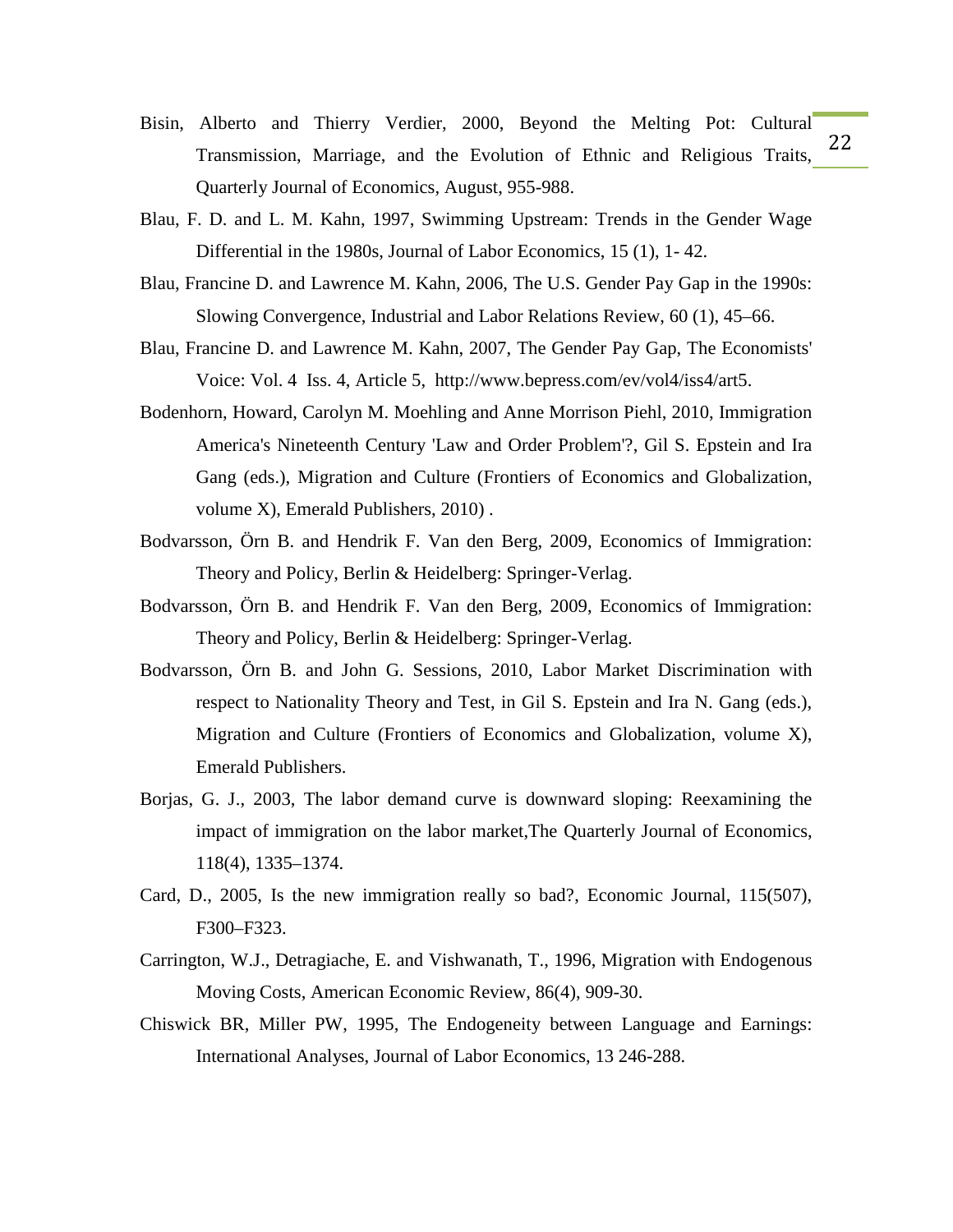- Chiswick, B. R., 1977, Sons of Immigrants: Are They at an Earnings Disadvantage?, American Economic Review, Papers and Proceedings, 376-380.
- Chiswick, B.R. and P.W. Miller, 1996, Ethnic Networks and Language Proficiency among Immigrants, Journal of Population Economics, 9(1), 19-35.
- Chiswick, Barry R. and Paul W. Miller, 2010, The Effects of School Quality in the Origin on the Payoff to Schooling for Immigrants, in Gil S. Epstein and Ira N. Gang (eds.), Migration and Culture (Frontiers of Economics and Globalization, volume X), Emerald Publishers.
- Church, J. and King, I., 1983, Bilingualism and Network Externalities, Canadian Journal of Economics, 26(2), 337-45.
- Cohen Goldner, Sarit, 2010, The Structure and Composition of Immigrant Households in Israel, in Gil S. Epstein and Ira N. Gang (eds.), Migration and Culture (Frontiers of Economics and Globalization, volume X), Emerald Publishers.
- Constant, A. and K.F. Zimmermann, 2005, Immigrant Performance and Selective Immigration Policy: A European Perspective, National Institute Economic Review, 194, 94-105.
- Constant, A., Gataullina L. and K.F. Zimmermann, 2009, Ethnosizing Immigrants, Journal of Economic Behavior and Organization, 69(3), 274-287.
- Cox Edwards, A. and M. Ureta, 2003. International Migration, Remittances and Schooling: Evidence from El Salvador, Journal of Development Economics, 72(2), 429-61.
- Deutsch, Joseph, 2010, The Measurement of Income Polarization by Ethnic Groups: The Case of Israel Population, in Gil S. Epstein and Ira N. Gang (eds.), Migration and Culture (Frontiers of Economics and Globalization, volume X), Emerald Publishers.
- Deutsch, Joseph, Gil S. Epstein and Tikva Lecker, 2006, Multi-Generation Model of Immigrant Earnings: Theory and Application, Research in Labor Economics, 217-234.
- DeVoretz, Don J. and Florin P. Vadean, 2010, Cultural Differences in the Remittance Behaviour of Households Evidence From Canadian Micro Data, in Gil S. Epstein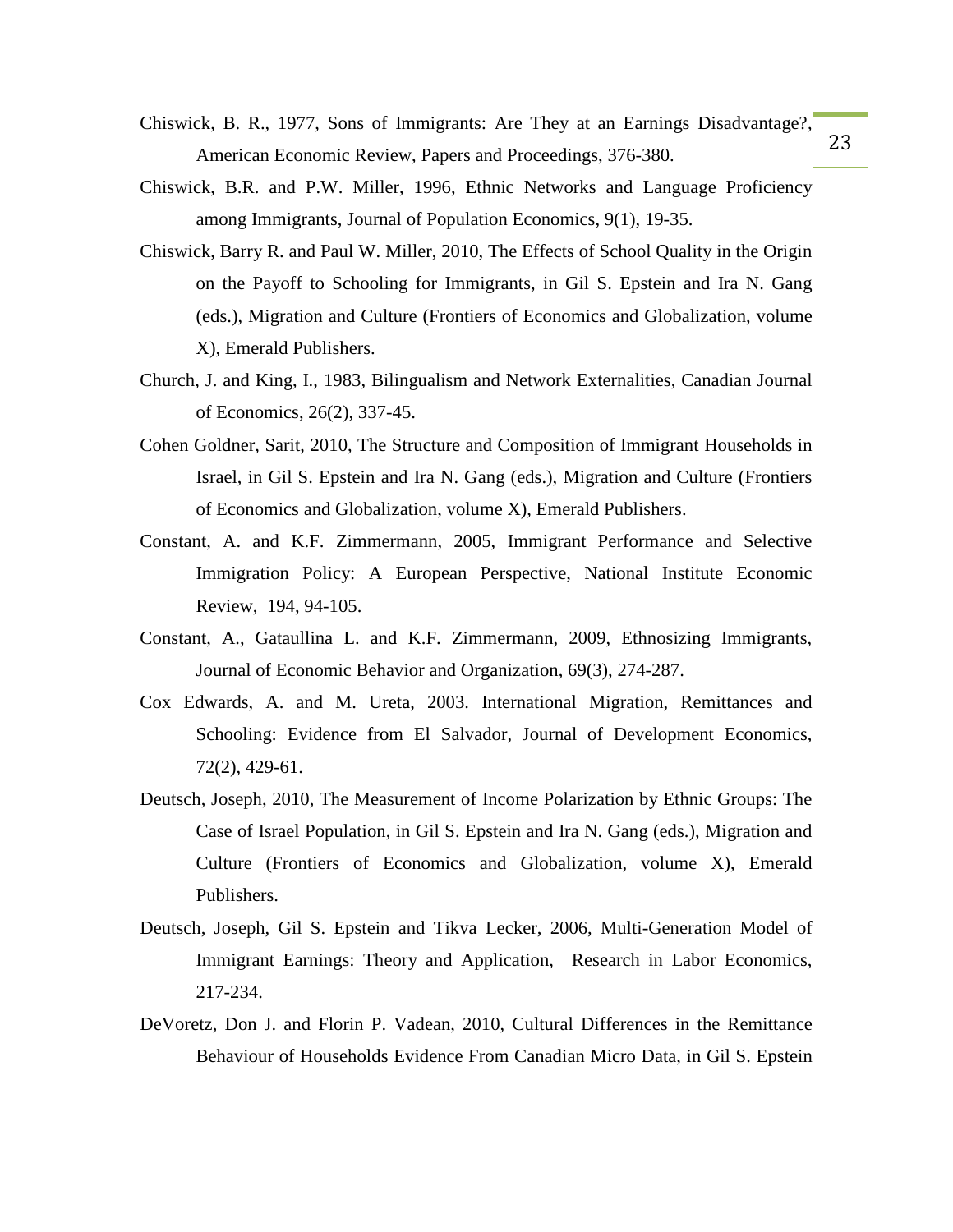and Ira N. Gang (eds.), Migration and Culture (Frontiers of Economics and Globalization, volume X), Emerald Publishers.

- Dimova, Ralitza and François-Charles Wolff, 2009, Remittances and Chain Migration: Longitudinal Evidence from Bosnia and Herzegovina, IZA Discussion Papers 4083, Institute for the Study of Labor (IZA).
- Dustmann, Christian, Francesca Fabbri, and Ian Preston, 2004, Ethnic Concentration, Prejudice and Racial Harassment of Minorities, CReAM Discussion Paper 05/04 (www.econ.ucl.ac.uk/cream/).
- Epstein, Gil S. 2003, Labor Market Interactions between Legal and Illegal Minorities, Review of Development Economics, 7(1), 2003, 30-43.
- Epstein, Gil S. and Ira Gang, 2006, Ethnic Networks and International Trade, in Labor Mobility and the World Economy Federico Foders and Rolf J. Langhammer (ed), Springer (Berlin, Heidelberg), 85-103.
- Epstein, Gil S. and Ira N. Gang, 2009, Ethnicity, Assimilation and Harassment in the Labor Market, Research in Labor Economics 79, 67-90.
- Epstein, Gil S. and Ira N. Gang, 2010, The Political Economy of the Immigrant Assimilation: Internal Dynamics, in Gil S. Epstein and Ira N. Gang (eds.), Migration and Culture (Frontiers of Economics and Globalization, volume X), Emerald Publishers.
- Epstein, Gil S. and Nava Kahana, 2008, Child Labor and Temporary Emigration, Economics Letters, 99 (3), 545-548.
- Epstein, Gil S. and Yosef Mealem, 2010, Interactions between Local and Migrant Workers at the Workplace, in Gil S. Epstein and Ira N. Gang (eds.), Migration and Culture (Frontiers of Economics and Globalization, volume X), Emerald Publishers.
- Epstein, Gil S., 2010, Informational Cascades and the Decision to Migrate, in Gil S. Epstein and Ira N. Gang (eds.), Migration and Culture (Frontiers of Economics and Globalization, volume X), Emerald Publishers.
- Facchini, Giovanni and Anna Maria Mayda, 2010, What Drives Immigration Policy? Evidence from a Survey of Governments' Officials, in Gil S. Epstein and Ira N.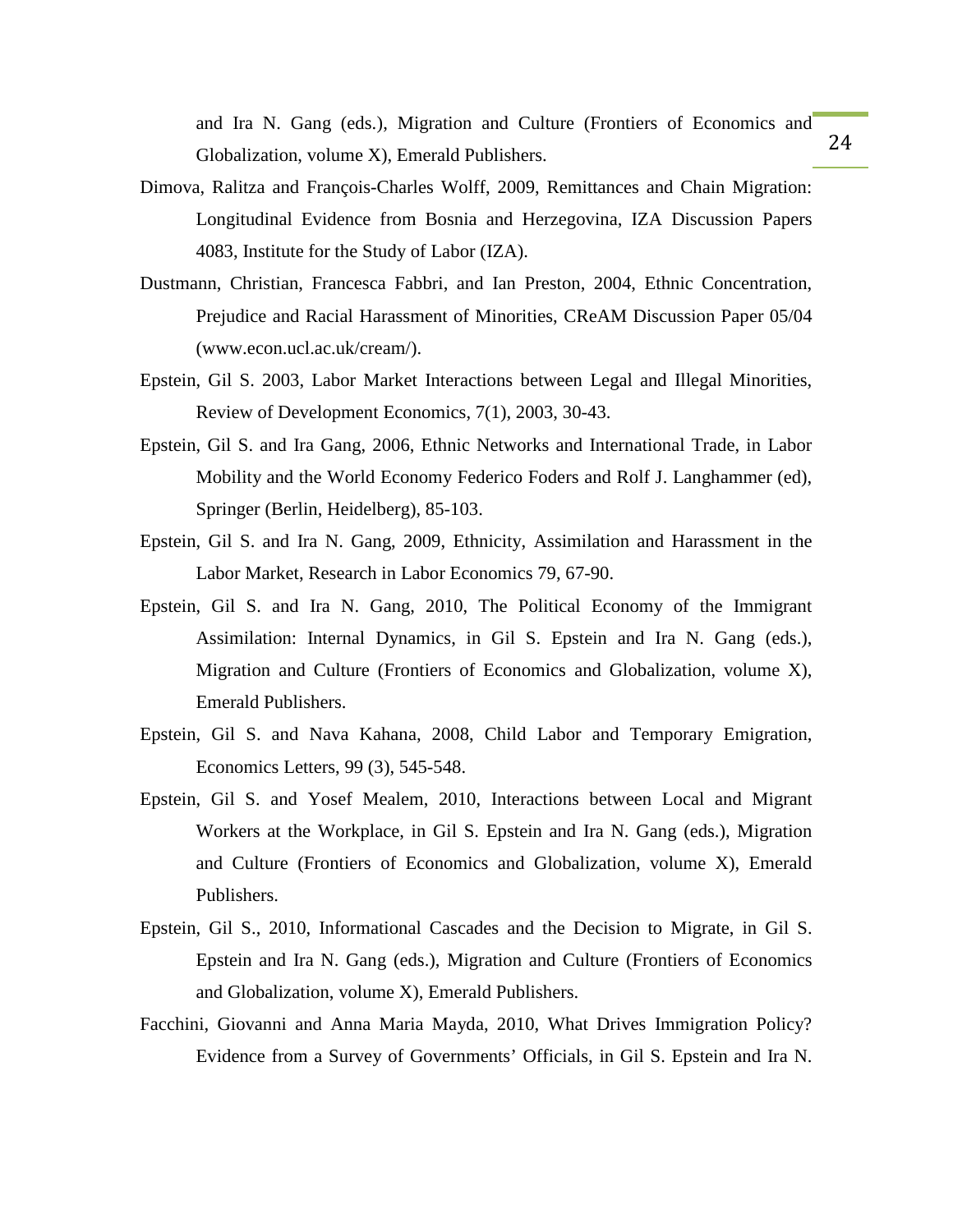Gang (eds.), Migration and Culture (Frontiers of Economics and Globalization, volume X), Emerald Publishers.

- Faini, Riccardo and Alessandra Venturini, 2010, Home Bias, Development and Migration, in Gil S. Epstein and Ira N. Gang (eds.), Migration and Culture (Frontiers of Economics and Globalization, volume X), Emerald Publishers.
- Fertig, Michael, 2010, The Societal Integration of Immigrants in Germany, in Gil S. Epstein and Ira N. Gang (eds.), Migration and Culture (Frontiers of Economics and Globalization, volume X), Emerald Publishers.
- Friedberg, R. M. and J. Hunt, 1995,The Impact of Immigrants on Host Country Wages, Employment, and Growth, Journal of Economic Perspectives, 9(2), 23-44.
- Gang, Ira N., 2010, Who Matters Most? The Effect of Parent's Schooling on Children's Schooling, in Gil S. Epstein and Ira N. Gang (eds.), Migration and Culture (Frontiers of Economics and Globalization, volume X), Emerald Publishers.
- Gang, Ira N. and Klaus F. Zimmermann, 2000, Is Child Like Parent? Educational Attainment and Ethnic Origin, Journal of Human Resources, 35, 550-569.
- Gang, Ira N. and Rivera-Batiz, Francisco, 1994, Labor Market Effects of Immigration in the United States and Europe: Substitution vs. Complementarity, Journal of Population Economics, 7, 157-175.
- Gang, Ira N., Francisco L. Rivera-Batiz and Myeong-Su Yun, 2010, Changes in Attitudes towards Immigrants in Europe: Before and After the Fall of the Berlin Wall, in Gil S. Epstein and Ira N. Gang (eds.), Migration and Culture (Frontiers of Economics and Globalization, volume X), Emerald Publishers.
- Gang, Ira N., Francisco Rivera-Batiz and, Myeong-Su Yun, 2002, Economic Strain, Ethnic Concentration and Attitudes Towards Foreigners in the European Union, IZA Discussion Paper 578 (www.iza.org).
- Gottlieb, P., 1987, Making Their Own Way: Shorthorn Blacks' Migration to Pittsburgh, 1916-30, Urbana, University of Illinois Press.
- Grossman, J. R., 1989, Land and Hope: Chicago, Black Southerners, and the Great Migration, Chicago, University of Chicago Press.
- Haberfeld. Yitchak, Moshe Semyonov and Yan Xing, 2010, The Impact of Remittances on the Well-being of Households in India, in Gil S. Epstein and Ira N. Gang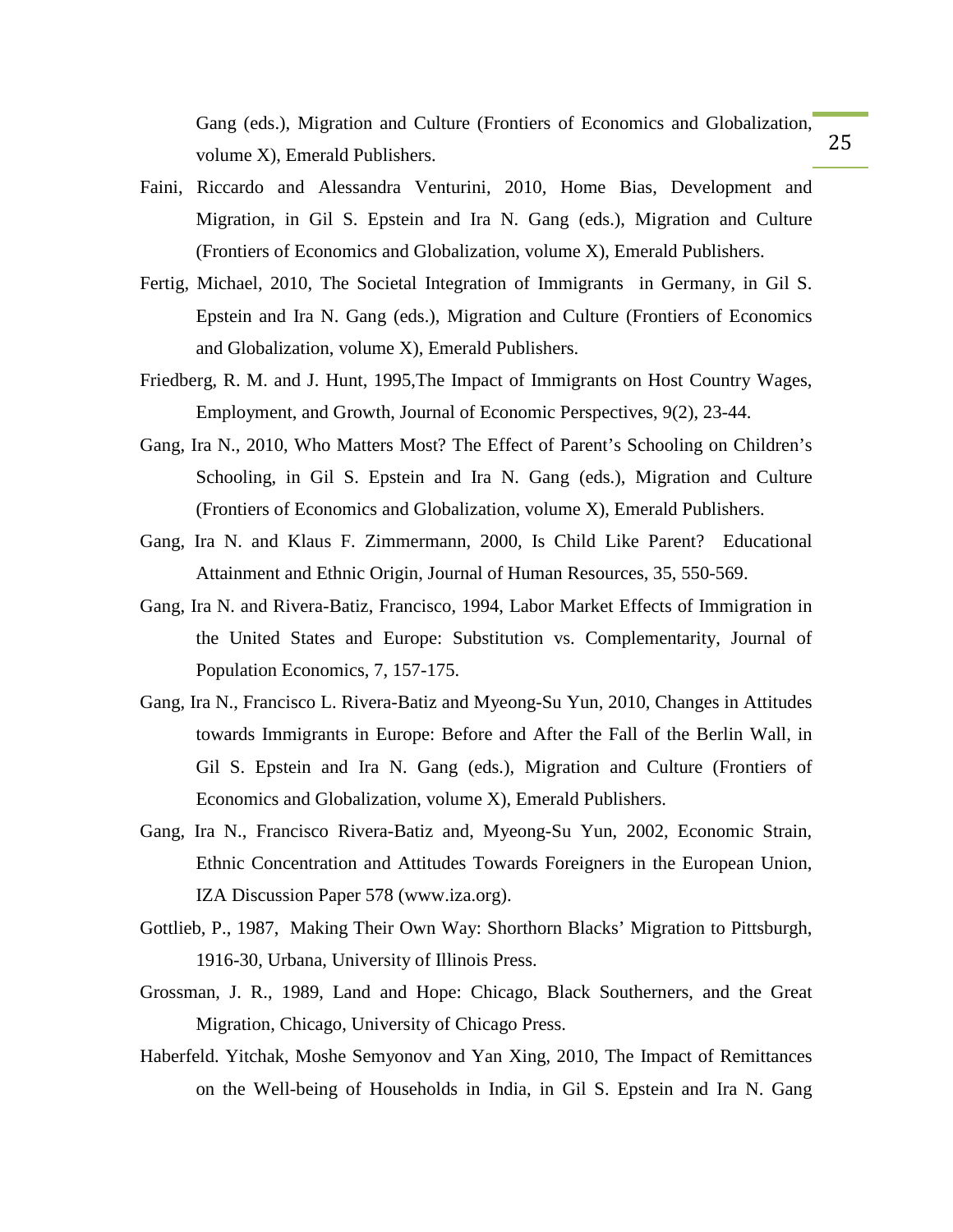(eds.), Migration and Culture (Frontiers of Economics and Globalization, volume X), Emerald Publishers.

- Hildebrand, N. and D.McKenzie, 2005. The Effects of Migration on Child Health in Mexico. Economia, 6, 257-289.
- Jaeger, David A., 2007, Green Cards and the Location Choices of Immigrants in the United States, 1971-2000**,** Research in Labor Economics, 27, 131-184
- Kahanec, Martin and Mutlu Yuksel, 2010, Intergenerational Transfer of Human Capital under Post-War Distress The Displaced and the Roma in the Former Yugoslavia, in Gil S. Epstein and Ira N. Gang (eds.), Migration and Culture (Frontiers of Economics and Globalization, volume X), Emerald Publishers.
- Kahanec, Martin, 2006, Ethnic Specialization and Earnings Inequality: Why Being a Minority Hurts but Being a Big Minority Hurts More, IZA Discussion Paper 2050, (www.iza.org).
- Kahanec, Martin, 2010, Ethnic Competition and Specialization, in Gil S. Epstein and Ira N. Gang (eds.), Migration and Culture (Frontiers of Economics and Globalization, volume X), Emerald Publishers.
- Katav-Herz, Shirit, 2010, Immigration Policy and Social Norms, in Gil S. Epstein and Ira N. Gang (eds.), Migration and Culture (Frontiers of Economics and Globalization, volume X), Emerald Publishers.
- Kaushal, Neeraj and Robert Kaestner, 2010, Geographic Dispersion and Internal Migration of Immigrants, in Gil S. Epstein and Ira N. Gang (eds.), Migration and Culture (Frontiers of Economics and Globalization, volume X), Emerald Publishers.
- Lahiri, Sajal, 2010, Assimilation of Immigrants and Credit Constraints, in Gil S. Epstein and Ira N. Gang (eds.), Migration and Culture (Frontiers of Economics and Globalization, volume X), Emerald Publishers.
- Lazear, Edward P., 1999, Culture and Language, Journal of Political Economy, 107 (6, pt. 2), S95-S126.
- Marks, C., 1989, Farewell -We're Good and Gone: The Great Black Migration, Bloomington, Indiana University Press.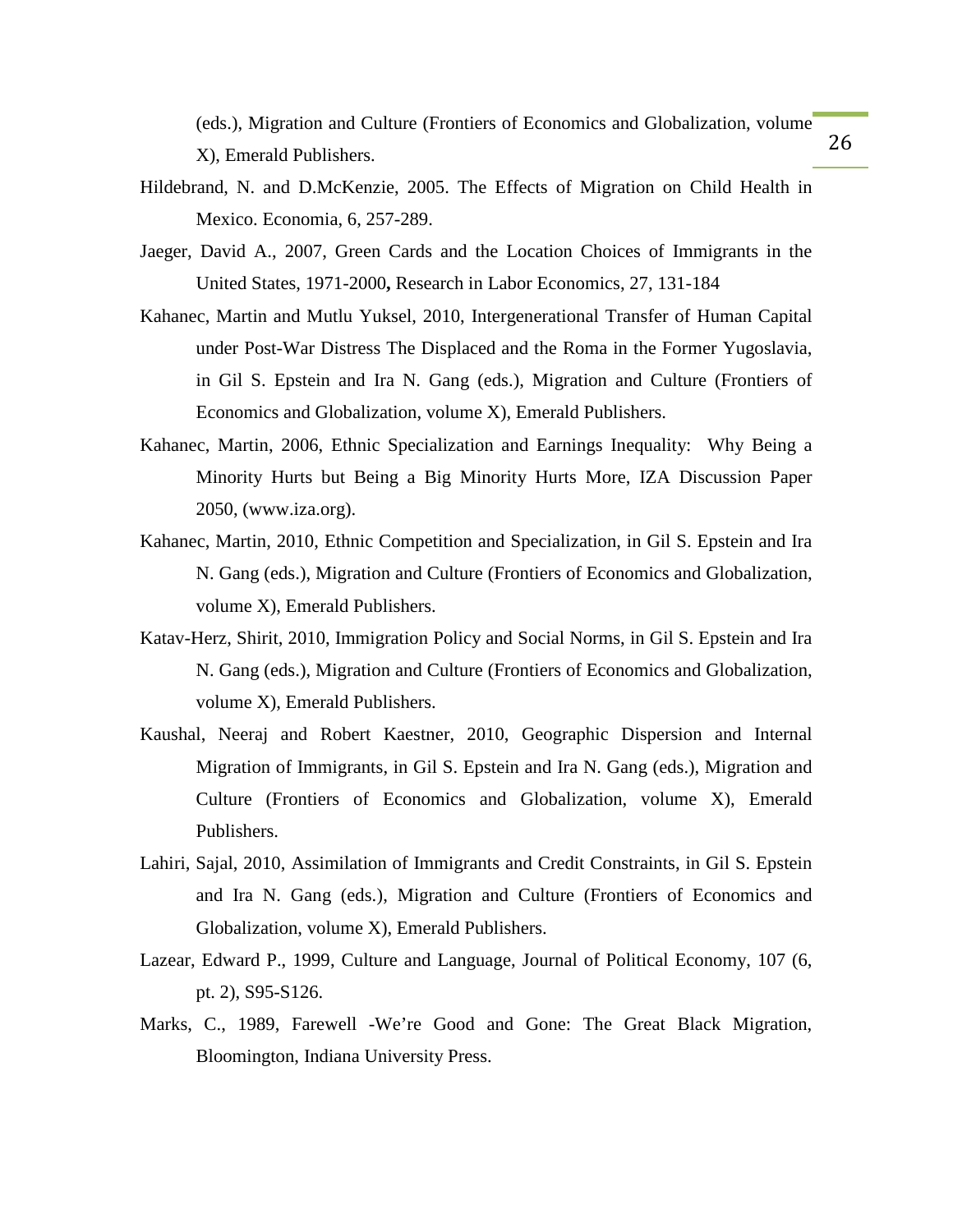- Mesnard, A., 2004, Temporary Migration and Capital Market Imperfections, Oxford Economic Papers, 56, 242-62.
- Mundra, Kusum, 2010, Immigrant-Based Networks and U.S. Bilateral Trade Role of Immigrants' Assimilation, Gil S. Epstein and Ira N. Gang (eds.), Migration and Culture (Frontiers of Economics and Globalization, volume X), Emerald Publishers.
- Munshi, K., 2003, Networks in the Modern Economy: Mexican Migrants in the U.S. Labor Market. Quarterly Journal of Economics, 118, 549-599.
- Ottaviano, G. I. & Peri, G., 2008, Immigration and National Wages: Clarifying the Theory and the Empirics, NBER Working Papers 14188, National Bureau of Economic Research.
- Piracha, Matloob E. and Florin Vadean, 2010, Circular Migration or Permanent Return?, in Gil S. Epstein and Ira N. Gang (eds.), Migration and Culture (Frontiers of Economics and Globalization, volume X), Emerald Publishers.
- Poggio, Sara and T. H. Gindling, 2010, Migration, Parent-Child Separation and Educational Achievement, in Gil S. Epstein and Ira N. Gang (eds.), Migration and Culture (Frontiers of Economics and Globalization, volume X), Emerald Publishers.
- Polachek S.W. and F.W. Horvath, 1977, A Life Cycle Approach to Migration: Analysis of the Perspicacious Peregrinator. In Ron Ehrenberg, editor, Research in Labor Economics, Vol 1, 103-149.
- Schmidt, Christoph M., 2010, Understanding the Wage Dynamics of Immigrant Labor A Contractual Alternative, in Gil S. Epstein and Ira N. Gang (eds.), Migration and Culture (Frontiers of Economics and Globalization, volume X), Emerald Publishers.
- Schultz -Nielsen, M. L. and A. Constant, 2004, Employment Trends for Immigrants and Natives, in: T. Tranaes and K. F. Zimmermann Migrants, Work, and the Welfare State, Odense, University Press of Southern Denmark, pp. 119-146.
- Siniver, Erez, 2010, Culture, Investment in Language and Earnings, in Gil S. Epstein and Ira N. Gang (eds.), Migration and Culture (Frontiers of Economics and Globalization, volume X), Emerald Publishers.